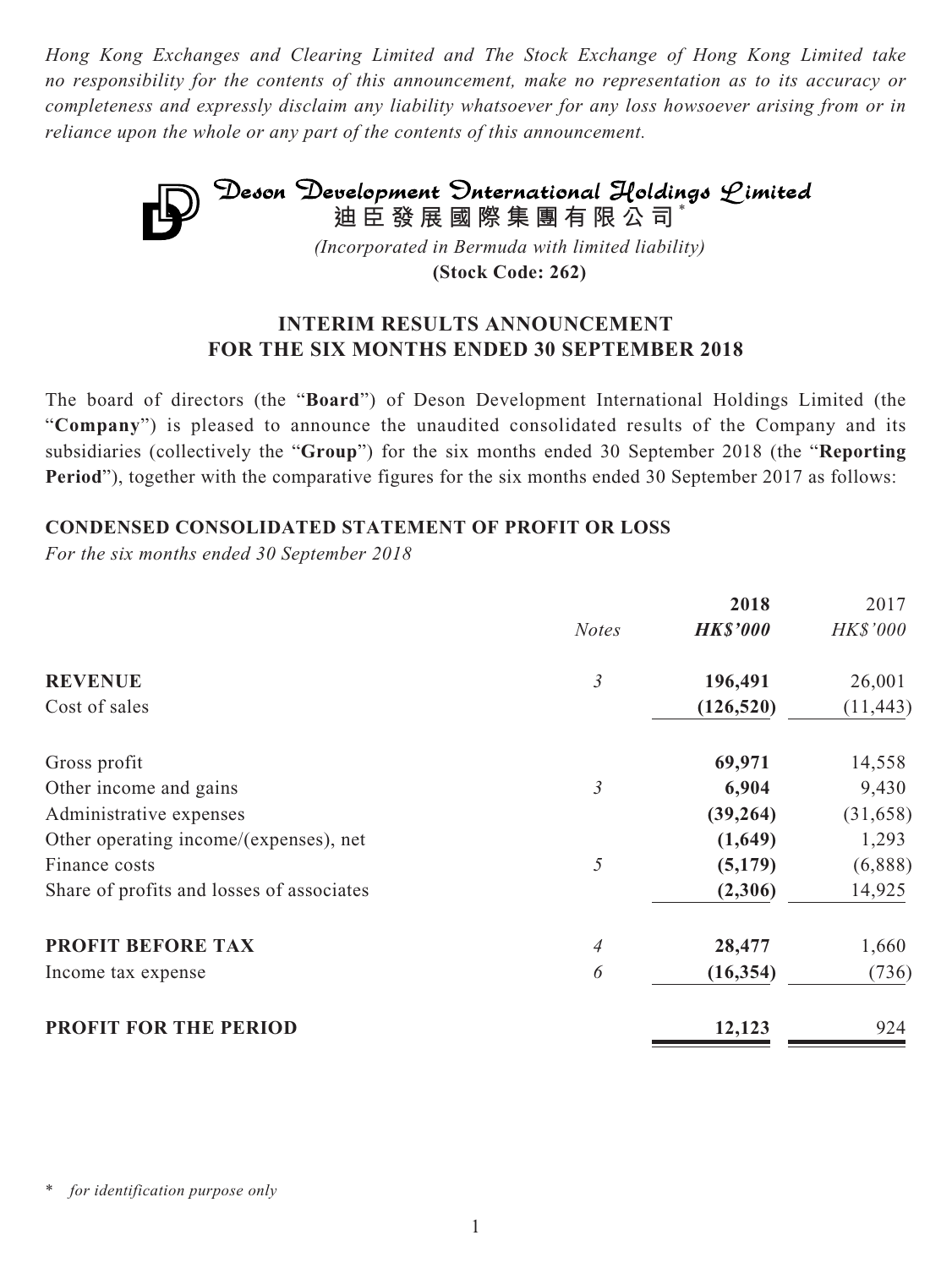# **CONDENSED CONSOLIDATED STATEMENT OF PROFIT OR LOSS (continued)**

*For the six months ended 30 September 2018*

|                                        |              | 2018               | 2017          |
|----------------------------------------|--------------|--------------------|---------------|
|                                        | <b>Notes</b> | <b>HK\$'000</b>    | HK\$'000      |
| Attributable to:                       |              |                    |               |
| Owners of the Company                  |              | 12,538             | 1,217         |
| Non-controlling interests              |              | (415)              | (293)         |
|                                        |              | 12,123             | 924           |
| <b>EARNINGS PER SHARE ATTRIBUTABLE</b> |              |                    |               |
| TO ORDINARY EQUITY HOLDERS             |              |                    |               |
| OF THE COMPANY                         | 8            |                    |               |
| <b>Basic</b>                           |              | HK1.28 cent        | $HK0.12$ cent |
| Diluted                                |              | <b>HK1.28</b> cent | HK0.12 cent   |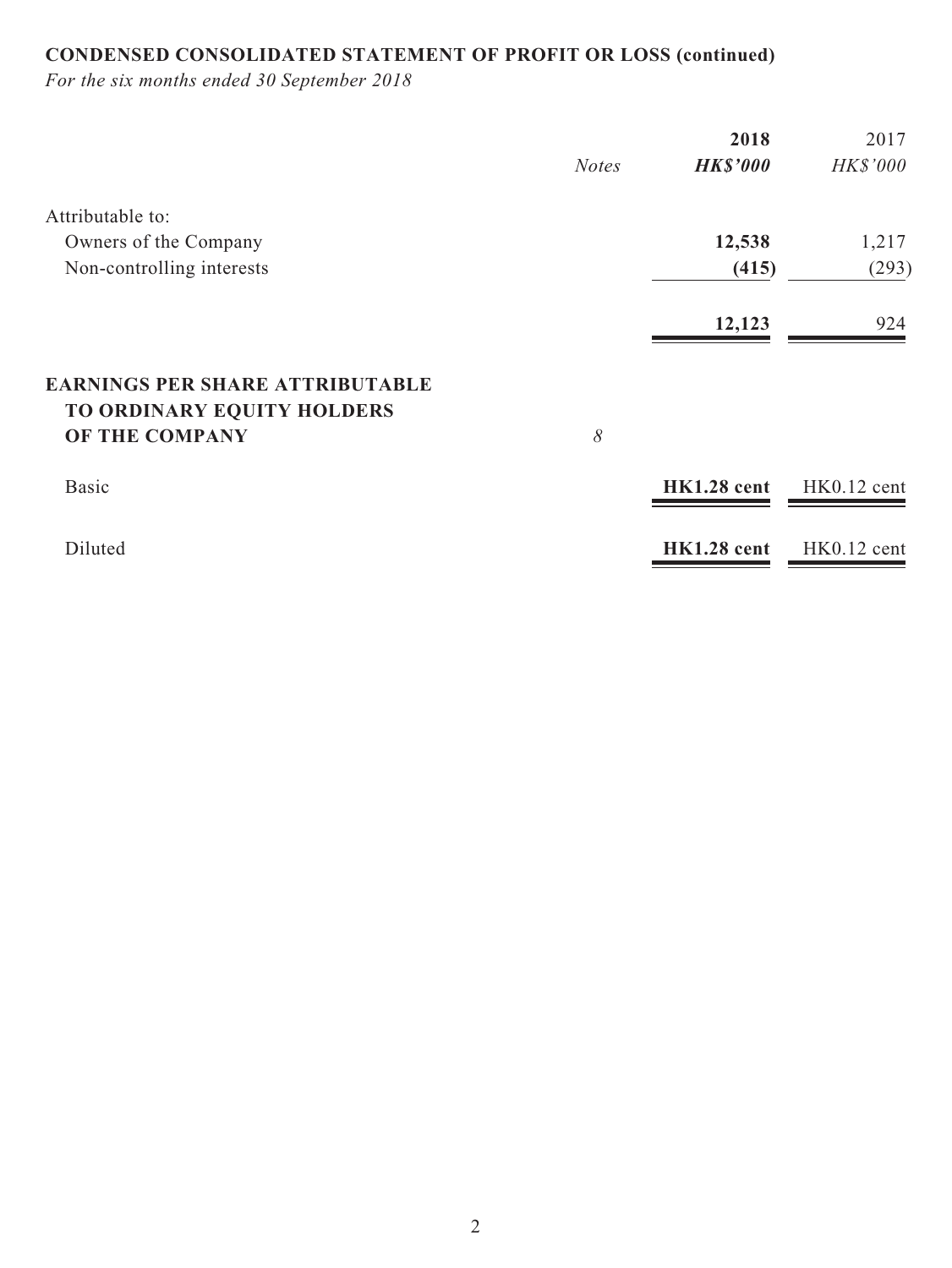# **CONDENSED CONSOLIDATED STATEMENT OF COMPREHENSIVE INCOME**

*For the six months ended 30 September 2018*

|                                                                                                  | 2018<br><b>HK\$'000</b> | 2017<br>HK\$'000 |
|--------------------------------------------------------------------------------------------------|-------------------------|------------------|
|                                                                                                  |                         |                  |
| <b>PROFIT FOR THE PERIOD</b>                                                                     | 12,123                  | 924              |
| <b>OTHER COMPREHENSIVE INCOME/(LOSS)</b>                                                         |                         |                  |
| Other comprehensive income/(loss) to be reclassified to<br>profit or loss in subsequent periods: |                         |                  |
| Share of other comprehensive loss of associates                                                  | (1,959)                 |                  |
| Exchange differences on translation of foreign operations                                        | (115, 852)              | 37,781           |
| <b>OTHER COMPREHENSIVE INCOME/(LOSS)</b>                                                         |                         |                  |
| FOR THE PERIOD, NET OF TAX                                                                       | (117, 811)              | 37,781           |
| <b>TOTAL COMPREHENSIVE INCOME/(LOSS)</b>                                                         |                         |                  |
| <b>FOR THE PERIOD</b>                                                                            | (105, 688)              | 38,705           |
| Attributable to:                                                                                 |                         |                  |
| Owners of the Company                                                                            | (105, 282)              | 38,995           |
| Non-controlling interests                                                                        | (406)                   | (290)            |
|                                                                                                  | (105, 688)              | 38,705           |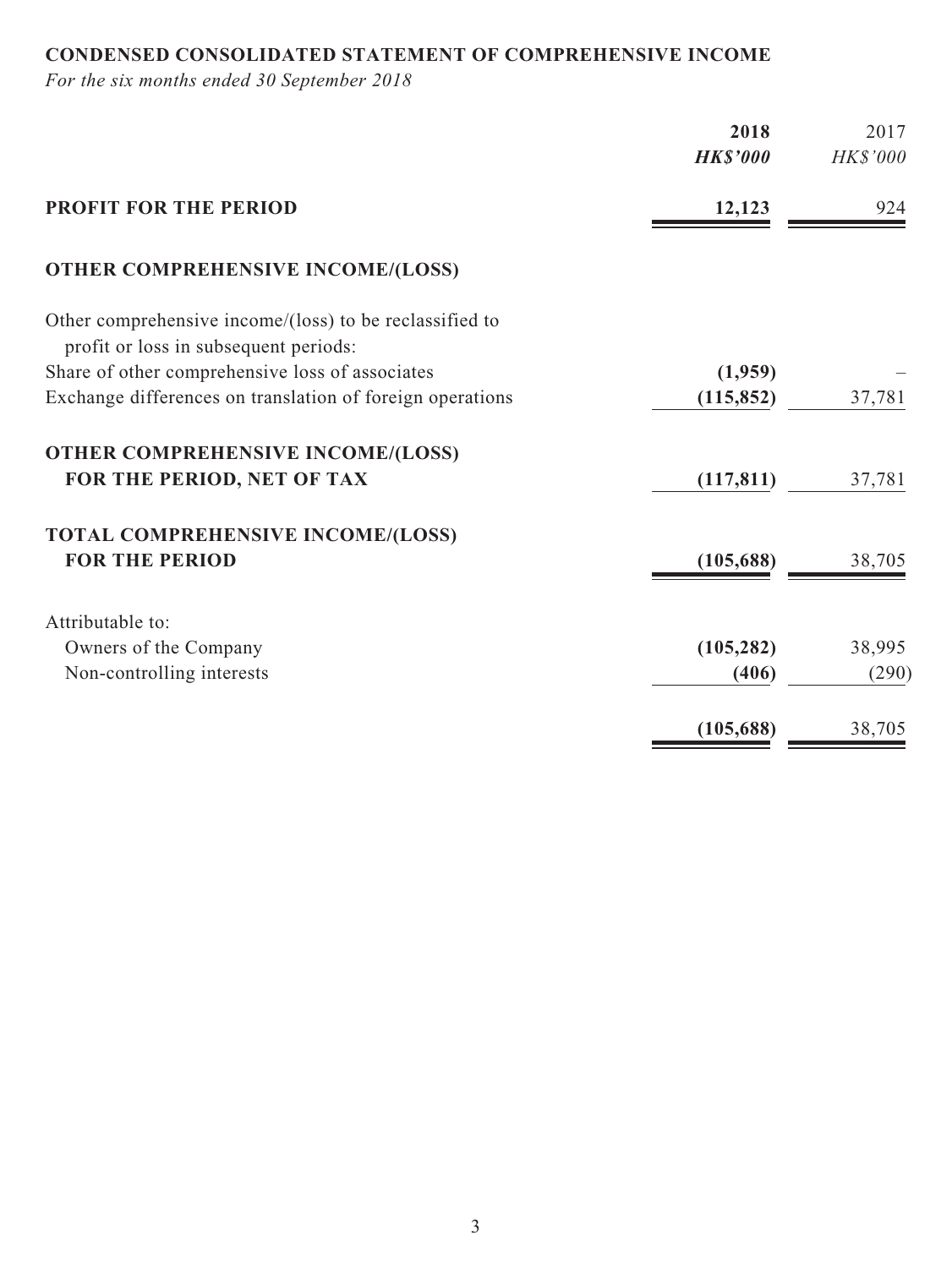# **CONDENSED CONSOLIDATED STATEMENT OF FINANCIAL POSITION**

*As at 30 September 2018*

|                                                            |              | <b>30 September</b> | 31 March  |
|------------------------------------------------------------|--------------|---------------------|-----------|
|                                                            |              | 2018                | 2018      |
|                                                            | <b>Notes</b> | <b>HK\$'000</b>     | HK\$'000  |
|                                                            |              |                     | (Audited) |
| <b>NON-CURRENT ASSETS</b>                                  |              |                     |           |
| Property, plant and equipment                              |              | 216,035             | 226,736   |
| Investment properties                                      | 9            | 940,386             | 1,031,125 |
| Investment in associates                                   |              | 130,474             | 118,352   |
| Available-for-sale investments                             |              |                     | 21,641    |
| Financial assets at fair value through other comprehensive |              |                     |           |
| income                                                     |              | 39,093              |           |
| Financial assets at fair value through profit or loss      |              | 72,103              |           |
|                                                            |              |                     |           |
| Total non-current assets                                   |              | 1,398,091           | 1,397,854 |
| <b>CURRENT ASSETS</b>                                      |              |                     |           |
| Due from associates                                        |              | 1,310               | 576       |
| Due from related companies                                 |              | 3,762               | 3,479     |
| Properties held for sale under development                 |              |                     |           |
| and properties held for sale                               | 10           | 907,515             | 1,130,094 |
| Inventories                                                |              | 16,048              | 8,195     |
| Accounts receivable                                        | 11           | 22,433              | 34,300    |
| Prepayments, deposits and other receivables                |              | 56,477              | 30,938    |
| Financial assets at fair value through profit or loss      |              |                     | 4,510     |
| Pledged deposits                                           |              | 3,000               | 126,000   |
| Cash and cash equivalents                                  |              | 78,917              | 68,259    |
| Total current assets                                       |              | 1,089,462           | 1,406,351 |
|                                                            |              |                     |           |
| <b>CURRENT LIABILITIES</b>                                 |              |                     |           |
| Accounts payable                                           | 12           | 21,699              | 12,253    |
| <b>Contract liabilities</b>                                |              | 136,914             |           |
| Other payables and accruals                                |              | 76,247              | 318,778   |
| Due to associates                                          |              | 5,260               | 5,258     |
| Tax payable                                                |              | 30,577              | 36,359    |
| Interest-bearing bank and other borrowings                 |              | 119,571             | 271,721   |
| Total current liabilities                                  |              | 390,268             | 644,369   |
| <b>NET CURRENT ASSETS</b>                                  |              | 699,194             | 761,982   |
| TOTAL ASSETS LESS CURRENT LIABILITIES                      |              | 2,097,285           | 2,159,836 |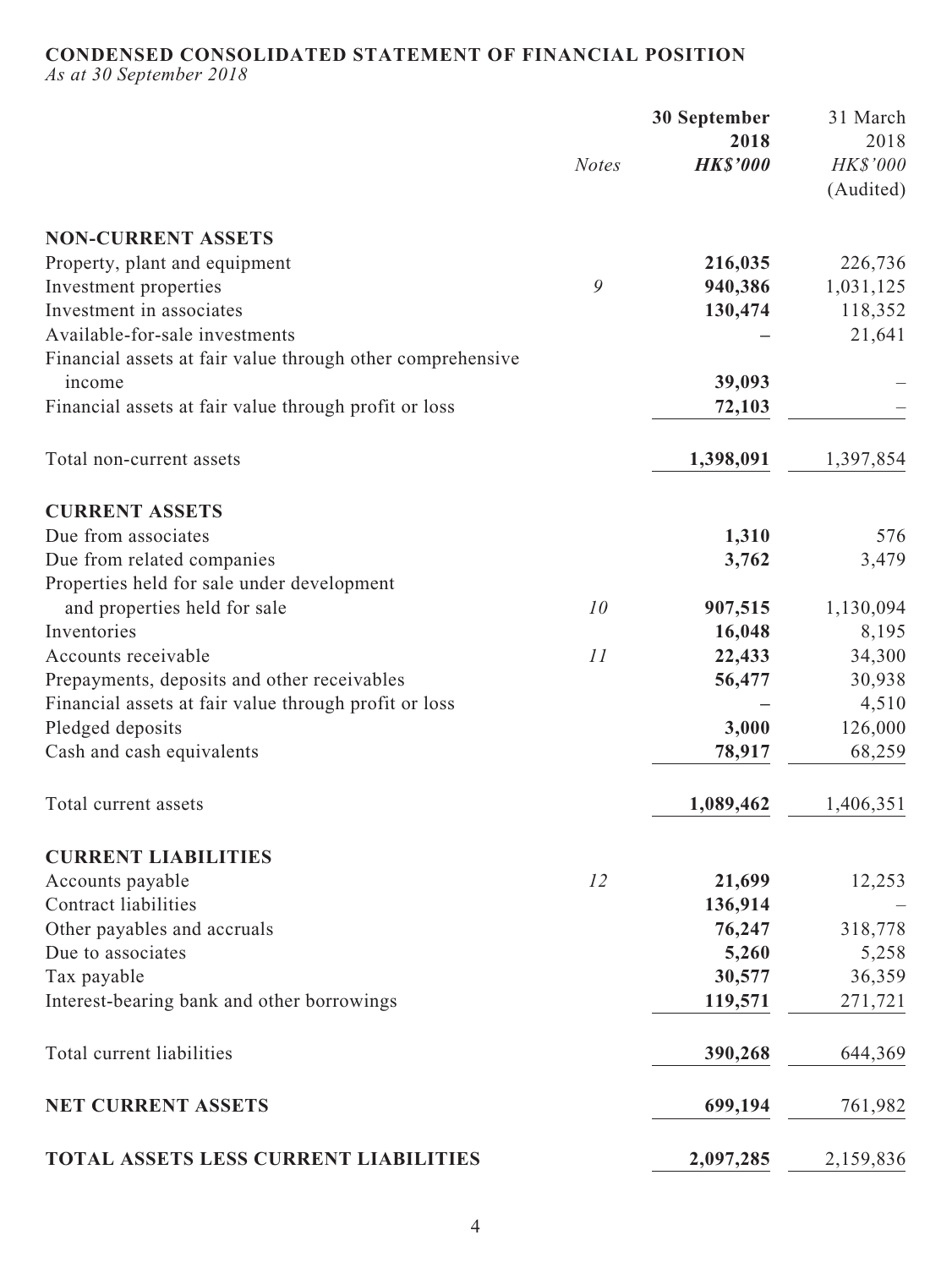# **CONDENSED CONSOLIDATED STATEMENT OF FINANCIAL POSITION (continued)**

*As at 30 September 2018*

|                                              | <b>Notes</b> | 30 September<br>2018<br><b>HK\$'000</b> | 31 March<br>2018<br>HK\$'000 |
|----------------------------------------------|--------------|-----------------------------------------|------------------------------|
|                                              |              |                                         | (Audited)                    |
| <b>NON-CURRENT LIABILITIES</b>               |              |                                         |                              |
| Interest-bearing bank and other borrowings   |              | 324,286                                 | 340,241                      |
| Deferred tax liabilities                     |              | 168,965                                 | 169,791                      |
| Total non-current liabilities                |              | 493,251                                 | 510,032                      |
| Net assets                                   |              | 1,604,034                               | 1,649,804                    |
| <b>EQUITY</b>                                |              |                                         |                              |
| Equity attributable to owners of the Company |              |                                         |                              |
| Issued capital                               | 13           | 97,788                                  | 97,788                       |
| Reserves                                     |              | 1,507,114                               | 1,552,625                    |
|                                              |              | 1,604,902                               | 1,650,413                    |
| <b>Non-controlling interests</b>             |              | (868)                                   | (609)                        |
| Total equity                                 |              | 1,604,034                               | 1,649,804                    |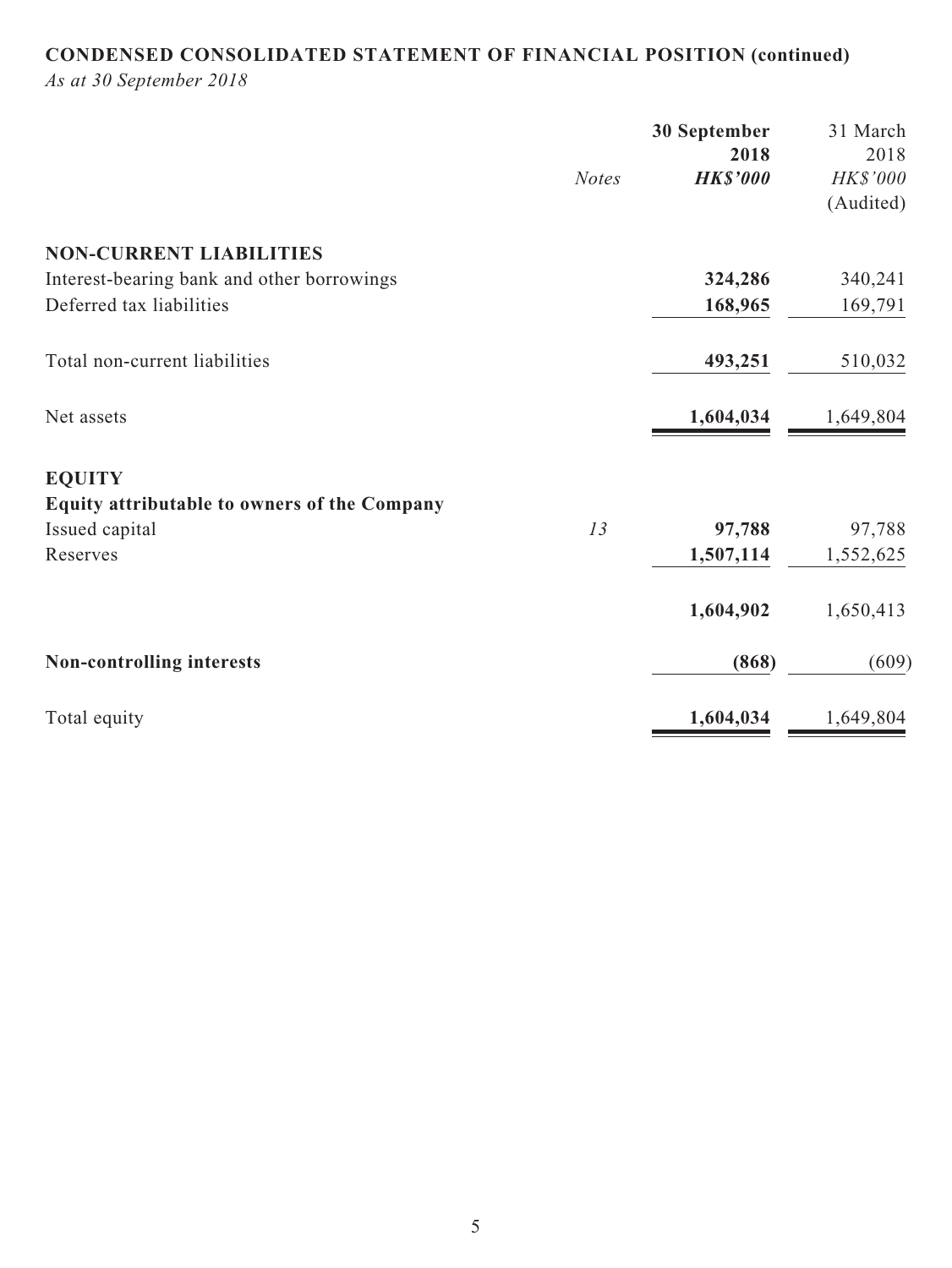CONDENSED CONSOLIDATED STATEMENT OF CHANGES IN EQUITY **CONDENSED CONSOLIDATED STATEMENT OF CHANGES IN EQUITY** Period ended 30 September 2017 *Period ended 30 September 2017*

| (4,890)<br>1,217<br>Retained<br>995,067<br>1,217<br>$\frac{\text{profit}}{\text{HKS}3000}$<br>2,596 |
|-----------------------------------------------------------------------------------------------------|
|                                                                                                     |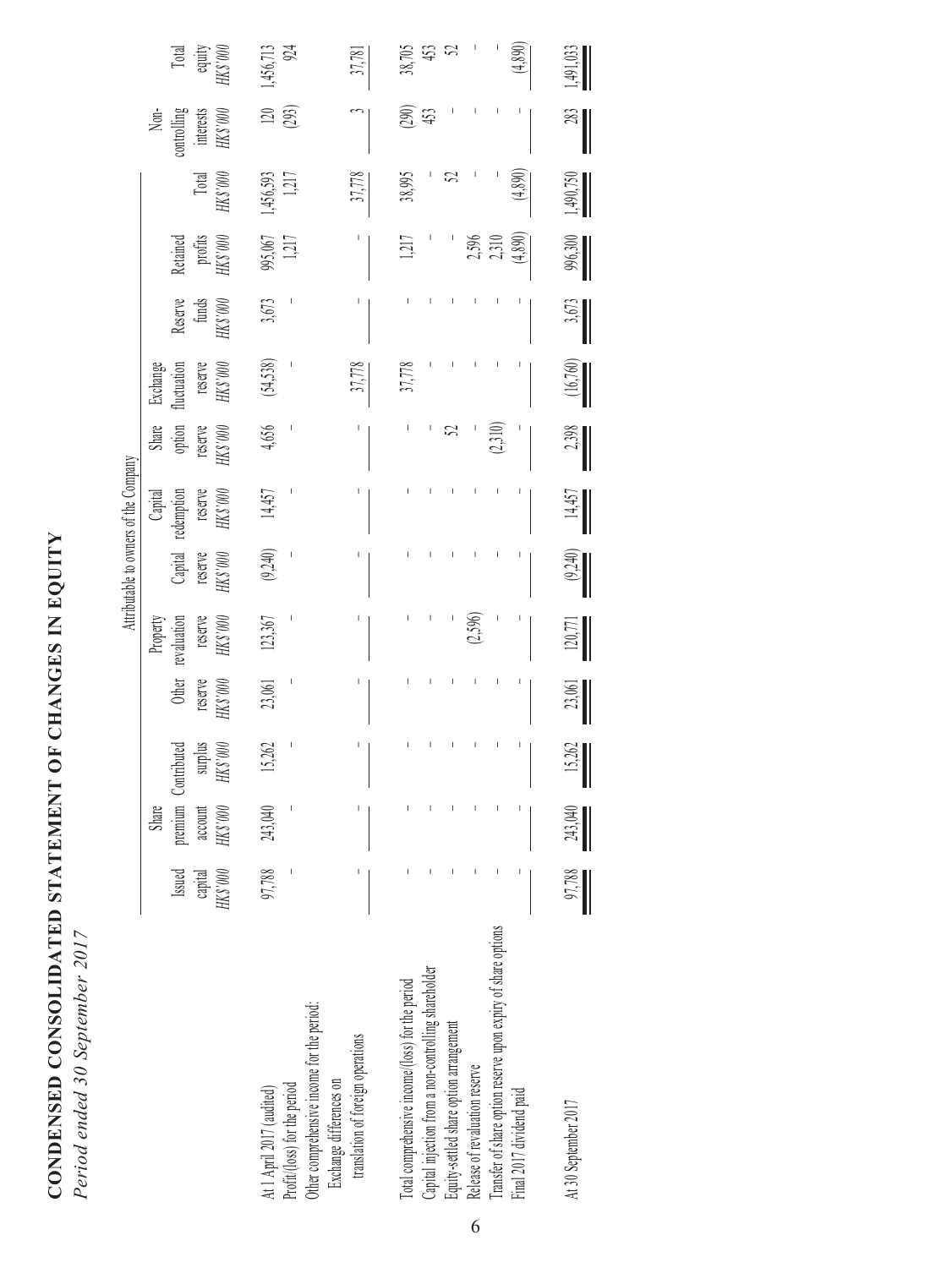| CONDENSED CONSOLIDATED STATEMENT OF CHANGES IN EQUITY (con' |                          |
|-------------------------------------------------------------|--------------------------|
|                                                             |                          |
|                                                             |                          |
|                                                             |                          |
|                                                             | ;<br>];                  |
|                                                             | n en energe so bebeenere |

|                                                                                                          |                     |                     |                    |                     |                                |                           | Attributable to owners of the Company |                     |                         |                                                                                                 |                            |                    |                            |                                 |                    |
|----------------------------------------------------------------------------------------------------------|---------------------|---------------------|--------------------|---------------------|--------------------------------|---------------------------|---------------------------------------|---------------------|-------------------------|-------------------------------------------------------------------------------------------------|----------------------------|--------------------|----------------------------|---------------------------------|--------------------|
|                                                                                                          | Issued              | Share<br>premium    | Contributed        | <b>Other</b>        | revaluation<br><b>Property</b> | Capital                   | redemption<br>Capital                 | Share<br>option     | Exchange<br>fluctuation | revaluation<br>Investment                                                                       | Reserve                    | Retained           |                            | $\sum_{i=1}^{n}$<br>controlling | Total              |
|                                                                                                          | 000, SHR<br>capital | HK\$'000<br>account | ooo,sxy<br>HV3.000 | reserve<br>HK\$'000 | reserve<br>M(X)                | reserve<br><b>HKS'000</b> | reserve<br>HK\$'000                   | reserve<br>HK\$'000 | reserve<br>HKS'000      | reserve<br>HK\$'000                                                                             | funds<br>HK\$'000          | profits<br>HKS'000 | <b>Total</b><br>$H(X)$ 000 | interests<br>HKS'000            | equity<br>HK\$'000 |
| At 1 April 2018 (audited)                                                                                | 97,788              | 243,040             | 15,262             | 23,061              | 129,250                        | (9,240)                   | 14,457                                | 2,398               | 85,383                  |                                                                                                 | SKI<br>1                   | 1,048,053          | 1,650,413                  | (609)                           | 1,649,804          |
| Adjustment on adoption of HKFRS 15,<br>net of tax                                                        | ı                   |                     | I                  | J,                  |                                |                           |                                       |                     |                         |                                                                                                 | ı                          | 927                | 927                        |                                 | 52                 |
| Adjustment on adoption of HKFRS 9,<br>net of tax                                                         |                     |                     |                    |                     |                                |                           |                                       |                     |                         | 6243                                                                                            |                            | 57,490             | 63,733                     |                                 | 6,73               |
| Restated balance at 1 April 2018                                                                         | 97,788              | 243,040             | 15,262             | 23,061              | 129,250                        | (9,240)                   | 14,457                                | 2,398               | 85,383                  | 6,243                                                                                           | 56                         | 1,106,470          | 1,715,073                  | 609)                            | 1,714,464          |
| Other comprehensive loss for the period:<br>Share of other comprehensive<br>Profit/(loss) for the period |                     |                     |                    |                     |                                |                           |                                       |                     |                         |                                                                                                 |                            | 12,538             | 12,538                     | (415)                           | $12,123$           |
| Exchange differences on<br>loss of associates                                                            |                     |                     |                    |                     |                                |                           |                                       |                     | (1,959)                 |                                                                                                 |                            |                    | (1,959)                    |                                 | (1,959)            |
| translation of foreign operations                                                                        | ı                   |                     | ı                  | I                   | ı                              | ı                         | ı                                     | ı                   | (115,861)               |                                                                                                 | ı                          | 1                  | (115, 861)                 |                                 | (115, 852)         |
| Total comprehensive income/(loss)<br>for the period                                                      |                     |                     |                    |                     |                                |                           |                                       |                     | (117, 820)              |                                                                                                 |                            | 12,538             | (105, 282)                 | (406)                           | (105,688)          |
| Capital injection from non-controlling<br>shareholders                                                   |                     |                     |                    | ı                   |                                |                           |                                       |                     |                         |                                                                                                 |                            |                    |                            | 耳                               | 耳                  |
| Transfer of share option reserve<br>Release of revaluation reserve                                       |                     |                     |                    |                     | (2,582)                        |                           |                                       |                     |                         |                                                                                                 |                            | 2,582              |                            |                                 |                    |
| upon the forfeiture or expiry of<br>share options                                                        |                     |                     |                    | $\blacksquare$      |                                |                           |                                       | (2,398)             |                         |                                                                                                 |                            | 2,398              |                            |                                 |                    |
| Final 2018 dividend paid                                                                                 |                     |                     |                    | ı                   | I.                             |                           |                                       |                     |                         |                                                                                                 |                            | (4,889)            | (4,889)                    |                                 | (4,889)            |
| At 30 September 2018                                                                                     | 97,788              | 243,040*            | $15,262*$          | $23,061*$           | 126,668*                       | $(9.240)*$                | 14,457*                               |                     | $(32, 437)^{*}$         | $6,243*$                                                                                        | $\widetilde{\mathbb{S}}^*$ | $1,119,099*$       | 1,604,902                  | (868)                           | 1,604,034          |
| These reserve accounts comprise the consolidated reserves<br>of financial position<br>₩                  |                     |                     |                    |                     |                                |                           |                                       |                     |                         | of HK\$1,507,114,000 (31 March 2018: HK\$1,552,625,000) in the condensed consolidated statement |                            |                    |                            |                                 |                    |

7

The contributed surplus of the Group represents the excess of the nominal value of the subsidiaries' shares acquired over the nominal<br>value of the Company's shares issued in exchange thereof, pursuant to the Group reorgani The contributed surplus of the Group represents the excess of the nominal value of the subsidiaries' shares acquired over the nominal value of the Company's shares issued in exchange thereof, pursuant to the Group reorganisation on 21 May 1997.

The reserve funds of the Group include statutory reserves required to be appropriated from the profit after tax of the Company's subsidiaries in Mainland China under the laws and regulations of the People's Republic of Chi The reserve funds of the Group include statutory reserves required to be appropriated from the profit after tax of the Company's subsidiaries in Mainland China under the laws and regulations of the People's Republic of China (the "**PRC**"). The amount of the appropriation is at the discretion of these subsidiaries' boards of directors.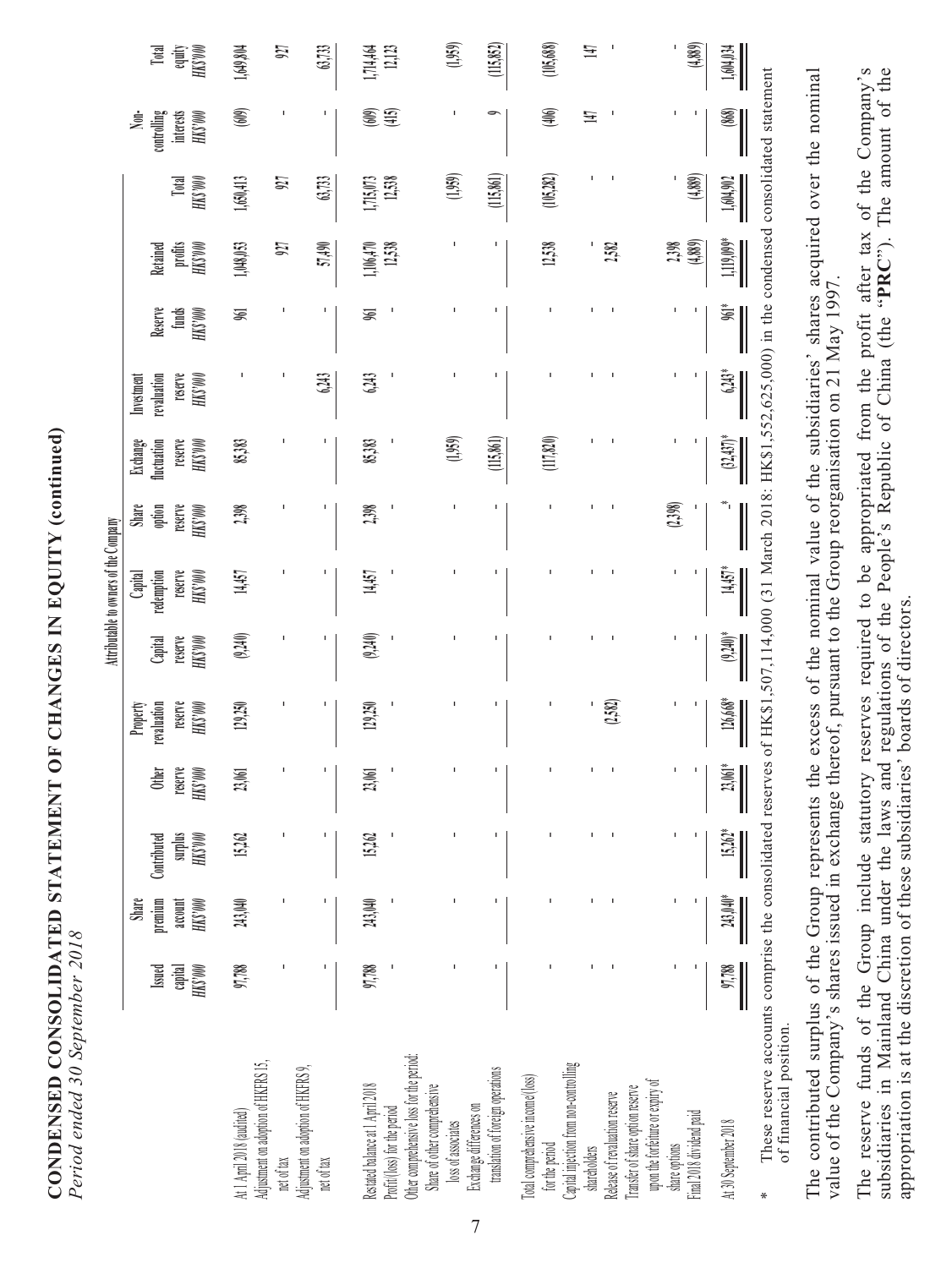## **NOTES TO CONDENSED CONSOLIDATED FINANCIAL STATEMENTS**

#### **1. BASIS OF PREPARATION**

These unaudited condensed consolidated financial statements have been prepared in accordance with the applicable disclosure requirements of Appendix 16 of the Rules Governing the Listing of Securities (the "**Listing Rules**") of The Stock Exchange of Hong Kong Limited (the "**Stock Exchange**") and with Hong Kong Accounting Standard ("**HKAS**") 34 "Interim Financial Reporting" issued by the Hong Kong Institute of Certified Public Accountants. They have been prepared under the historical cost convention, except for leasehold land and buildings classified as property, plant and equipment, and investment properties, financial assets at fair value through profit or loss and financial assets at fair value through other comprehensive income which have been measured at valuation or fair value. These unaudited condensed consolidated financial statements should be read in conjunction with the annual accounts for the year ended 31 March 2018.

The accounting policies adopted are consistent with those followed in the preparation of the Group's annual audited financial statements for the year ended 31 March 2018, except as described below:

In the current interim period, the Group has applied, for the first time, the following new and amendments to HKFRSs issued by the HKICPA which are mandatory effective for annual period beginning on or after 1 April 2018 for the preparation of the Group's condensed consolidated financial statements:

| <b>HKFRS 9</b>         | <i>Financial Instruments</i>                                            |
|------------------------|-------------------------------------------------------------------------|
| HKFRS 15               | Revenue from Contracts with Customers and the related Amendments        |
| Amendments to HKFRS 15 | Clarification to HKFRS15 Revenue from Contracts with Customers          |
| HK (IFRIC)-Int 22      | Foreign Currency Transactions and Advance Consideration                 |
| Amendments to HKFRS 2  | Classification and Measurement of Share-based Payment Transactions      |
| Amendments to HKFRS 4  | Applying HKFRS 9 Financial Instruments with HKFRS 4 Insurance Contracts |
| Amendments to HKAS 40  | <b>Transfers of Investment Property</b>                                 |
| Annual Improvements    | Amendments to HKFRS 1 and HKAS 28                                       |
| 2014-2016 Cycle        |                                                                         |

The Group has been impacted by HKFRS 9 in relation to classification of financial assets and measurement of credit losses, and impacted by HKFRS 15 in relation to timing of revenue recognition, capitalisation of contract costs, and presentation of contract assets and contract liabilities.

#### **HKFRS 9 "***Financial Instruments***"**

#### *(i) Classification and measurement of financial instruments*

 HKFRS 9 replaces HKAS 39 "*Financial Instruments: Recognition and Measurement*" for annual periods beginning on or after 1 April 2018, bringing together all three aspects of the accounting for financial instruments: (i) classification and measurement; (ii) impairment and (iii) hedge accounting. The adoption of HKFRS 9 from 1 April 2018 has resulted in changes in accounting policies of the Group and the amounts recognised in the interim condensed consolidated financial statements.

HKFRS 9 basically retains the existing requirements in HKAS 39 for the classification and measurements of financial liabilities. However, it eliminates the previous HKAS 39 categories for financial assets of held to maturity financial assets, loans and receivables and available-for-sale financial assets. The adoption of HKFRS 9 has no material impact on the Group's accounting policies related to financial liabilities and derivative financial instruments. The impact of HKFRS 9 on the Group's classification and measurement of financial assets is set out below.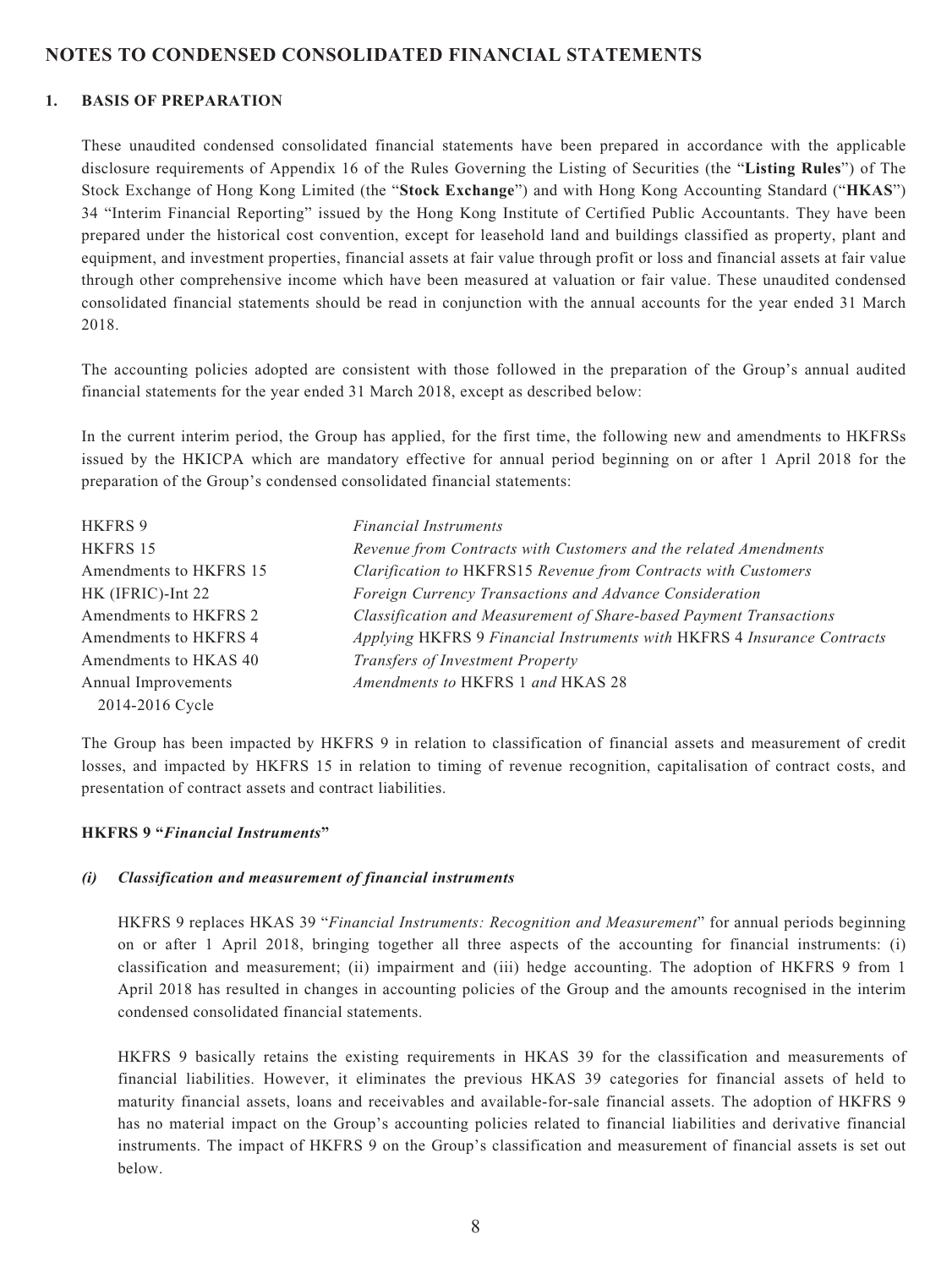Under HKFRS 9, except for certain trade receivables (that the trade receivables do not contain a significant financing component in accordance with HKFRS 15), an entity shall, at initial recognition, measures a financial asset at its fair value plus, in the case of a financial asset not at fair value through profit or loss ("**FVTPL**"), transaction costs. A financial asset is classified as: (i) financial assets at amortised cost ("amortised costs"); (ii) financial assets at fair value through other comprehensive income ("**FVOCI**"); or (iii) FVTPL (as defined in above). The classification of financial assets under HKFRS 9 is generally based on two criteria: (i) the business model under which the financial asset is managed and (ii) its contractual cash flow characteristics (the "solely payments of principal and interest" criterion, also known as "SPPI criterion"). Under HKFRS 9, embedded derivatives is no longer required to be separated from a host financial asset. Instead, the hybrid financial instrument is assessed as a whole for the classification.

A financial asset is measured at amortised cost if it meets both of the following conditions and it has not been designated as at FVTPL:

- It is held within a business model whose objective is to hold financial assets in order to collect contractual cash flows; and
- The contractual terms of the financial asset give rise on specified dates to cash flows that meet the SPPI criterion.

A debt investment is measured at FVOCI if it meets both of the following conditions and it has not been designated as at FVTPL:

- It is held within a business model whose objective is to achieved by both collecting contractual cash flows and selling financial assets; and
- The contractual terms of the financial asset give rise on specified dates to cash flows that meet the SPPI criterion.

On initial recognition of an equity investment that is not held for trading, the Group could irrevocably elect to present subsequent changes in the investment's fair value in other comprehensive income. This election is made on an investment-by-investment basis. All other financial assets not classified at amortised cost or FVOCI as described above are classified as FVTPL. This includes all derivative financial assets. On initial recognition, the Group may irrevocably designate a financial asset that otherwise meets the requirements to be measured at amortised cost or FVOCI at FVTPL if doing so eliminates or significantly reduces an accounting mismatch that would otherwise arise.

The following accounting policies would be applied to the Group's financial assets as follows:

FVTPL FVTPL is subsequently measured at fair value. Changes in fair value, dividends and interest income are recognised in profit or loss. Amortised costs Financial assets at amortised cost are subsequently measured using the effective interest rate method. Interest income, foreign exchange gains and losses and impairment are recognised in profit or loss. Any gain on derecognition is recognised in profit or loss.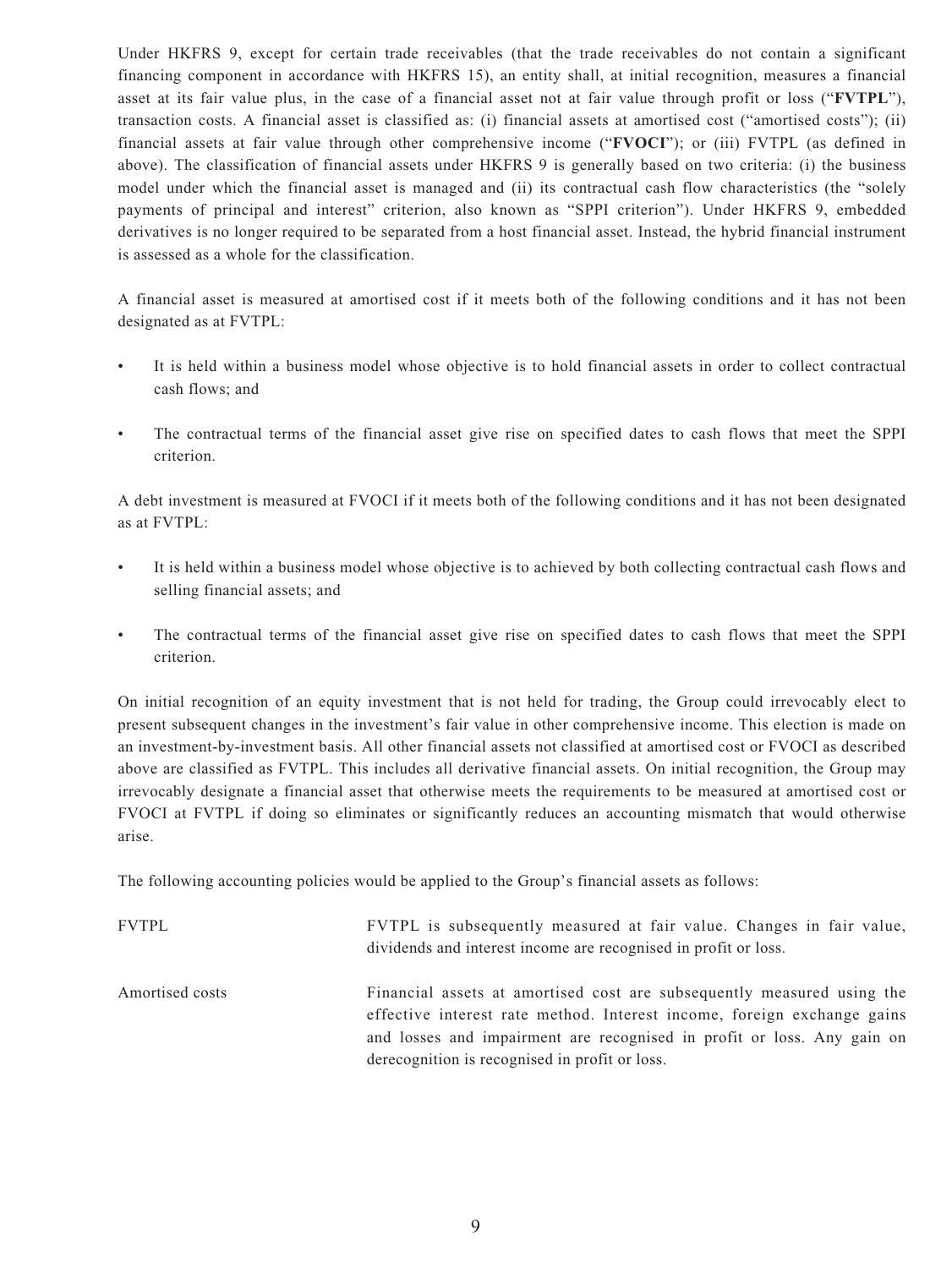| FVOCI (debt investments)   | Debt investments at fair value through other comprehensive income are<br>subsequently measured at fair value. Interest income calculated using<br>the effective interest rate method, foreign exchange gains and losses and<br>impairment are recognised in profit or loss. Other net gains and losses are<br>recognised in other comprehensive income. On derecognition, gains and losses<br>accumulated in other comprehensive income are reclassified to profit or loss. |
|----------------------------|-----------------------------------------------------------------------------------------------------------------------------------------------------------------------------------------------------------------------------------------------------------------------------------------------------------------------------------------------------------------------------------------------------------------------------------------------------------------------------|
| FVOCI (equity investments) | Equity investments at fair value through other comprehensive income are<br>measured at fair value. Dividend income are recognised in profit or loss unless<br>the dividend income clearly represents a recovery of part of the cost of the<br>investments. Other net gains and losses are recognised in other comprehensive<br>income and are not reclassified to profit or loss.                                                                                           |

The following table summarizes the original measurement categories under HKAS 39 and the new measurement categories under HKFRS 9 for each class of the Group's financial assets as at 1 April 2018:

| <b>Financial assets</b>        | Original classification under HKAS 39 | New classification<br>under HKFRS 9 |
|--------------------------------|---------------------------------------|-------------------------------------|
| Listed equity investments      | Held-for-trading                      | <b>FVTPL</b>                        |
| Unlisted equity investments    | Available-for-sale investment         | <b>FVTPL/FVOCI</b>                  |
| Accounts and other receivables | Loans and receivables                 | Amortised cost                      |
| Cash and cash equivalents      | Loans and receivables                 | Amortised cost                      |
| and pledged deposits           |                                       |                                     |

HKFRS 9 largely retains the existing requirements in HKAS 39 for the classification and measurement of financial liabilities. Hence, the adoption of HKFRS 9 does not affect the carrying amounts of the Group's financial liabilities as at 1 April 2018.

#### *(ii) Impairment of financial assets*

The adoption of HKFRS 9 has changed the Group's impairment model by replacing the HKAS 39 "incurred loss model" to the "expected credit losses ("**ECLs**") model". HKFRS 9 requires the Group to recognised ECL for trade receivables, financial assets at amortised costs, contract assets and debt investment at FVOCI earlier than HKAS 39. Cash and cash equivalents are subject to ECL model but the impairment is immaterial for the current period.

Under HKFRS 9, the losses allowances are measured on either of the following bases: (1) 12 months ECLs: these are the ECLs that result from possible default events within the 12 months after the reporting date; and (2) lifetime ECLs: these are ECLs that result from all possible default events over the expected life of a financial instrument.

#### *Measurement of ECLs*

ECLs are based on the difference between the contractual cash flows due in accordance with the contract and all the cash flows that the Group expects to receive. The shortfall is then discounted at an approximation to the assets' original effective interest rate.

The Group has elected to measure loss allowances for trade receivables and contract assets using HKFRS 9 simplified approach and has calculated ECLs based on lifetime ECLs. The Group has established a provision matrix that is based on the Group's historical credit loss experience, adjusted for forward-looking factors specific to the debtors and the economic environment.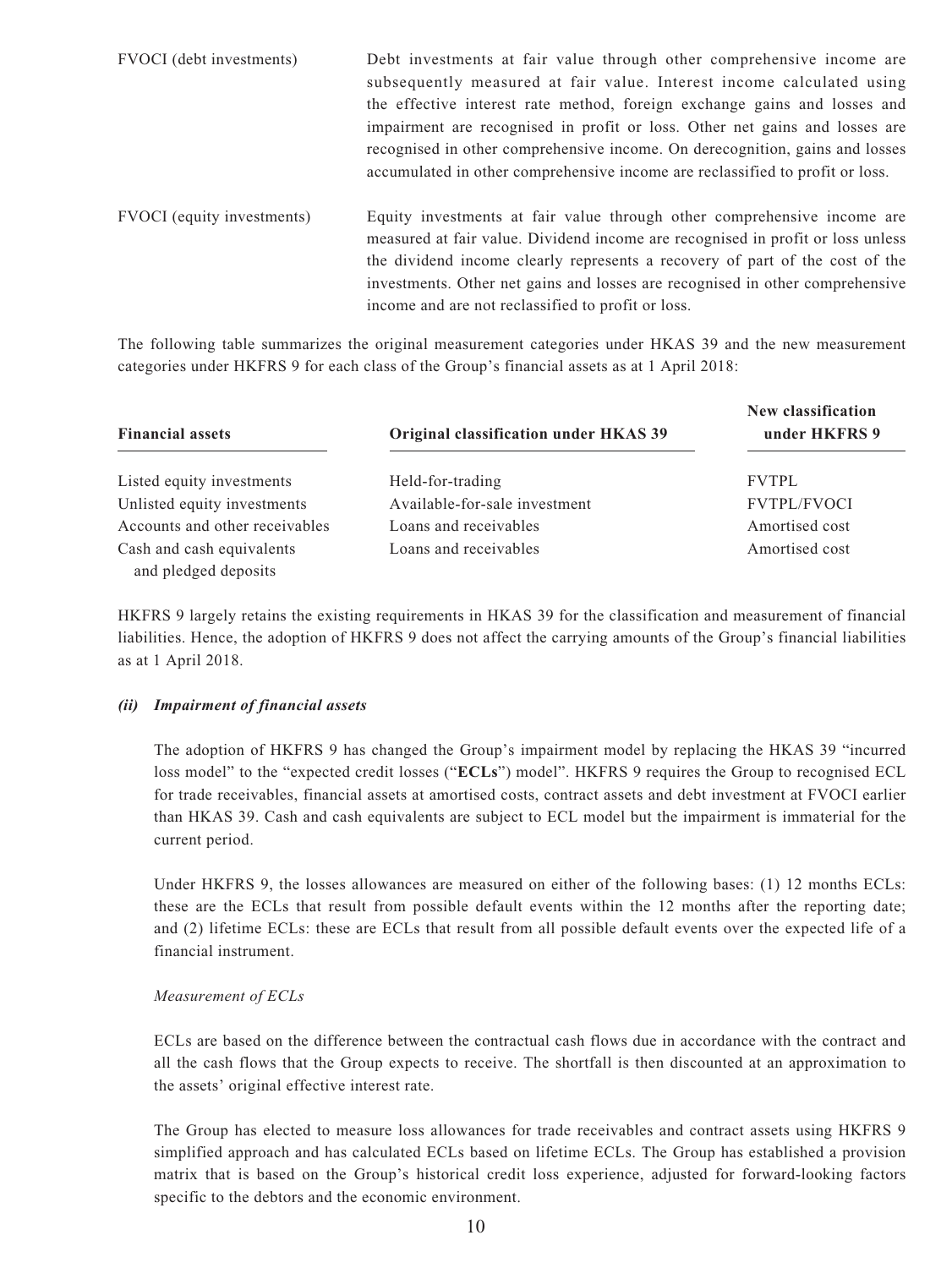For other debt financial assets, the ECLs are based on the 12-months ECLs. The 12-months ECLs is the portion of the lifetime ECLs that results from default events on a financial instrument that are possible within 12 months after the reporting date. However, when there has been a significant increase in credit risk since origination, the allowance will be based on the lifetime ECLs. When determining whether the credit risk of a financial asset has increased significantly since initial recognition and when estimating ECL, the Group considers reasonable and supportable information that is relevant and available without undue cost or effort. This includes both quantitative and qualitative information and analysis, based on the Group's historical experience and informed credit assessment and including forwardlooking information. The Group's debt investment at FVOCI are considered to have low credit risk since the issuers' credit rating are high.

The Group assumes that the credit risk on a financial asset has increased significantly if it is more than 30 days past due.

The Group considers a financial asset to be in default when: (1) the borrower is unlikely to pay its credit obligations to the Group in full, without recourse by the Group to actions such as realising security (if any is held); or (2) the financial asset is more than 90 days past due.

The maximum period considered when estimating ECL is the maximum contractual period over which the Group is exposed to credit risk.

#### *Presentation of ECLs*

Loss allowances for financial assets measured at amortised cost are deducted from the gross carrying amount of the assets. For debt investment at FVOCI, the loss allowance is recognised in other comprehensive income, instead of reducing the carrying amount of the assets.

#### *Impact of the ECL model*

As mentioned above, the Group applies the HKFRS 9 simplified approach to measure ECLs which adopts a life time ECLs for all trade receivables. To measure the ECLs, trade receivables have been grouped based on shared credit risk characteristics and the days past due. The Group applies general approach to measure ECL on deposits and other receivables. Impairment based on the expected credit loss model on the Group's trade receivables have no significant financial impact on the Group's interim condensed consolidated financial statements for the current accounting period.

#### *(iii) Hedge accounting*

Hedge accounting under HKFRS 9 has no impact on the Group as the Group does not apply hedge accounting in its hedging relationships.

#### *(iv) Transition*

The Group has applied the transitional provision in HKFRS 9 such that HKFRS 9 was generally adopted without restating comparative information. The reclassifications and the adjustments arising from the new ECLs rules are therefore not reflected in the statement of financial position as at 31 March 2018, but are recognised in the statement of financial position on 1 April 2018. This mean that differences in the carrying amounts of financial assets and financial liabilities resulting from the adoption of HKFRS 9 are recognised in retained profits and reserves as at 1 April 2018. Accordingly, the information presented for 31 March 2018 does not reflect the requirements of HKFRS 9 but rather those of HKAS 39.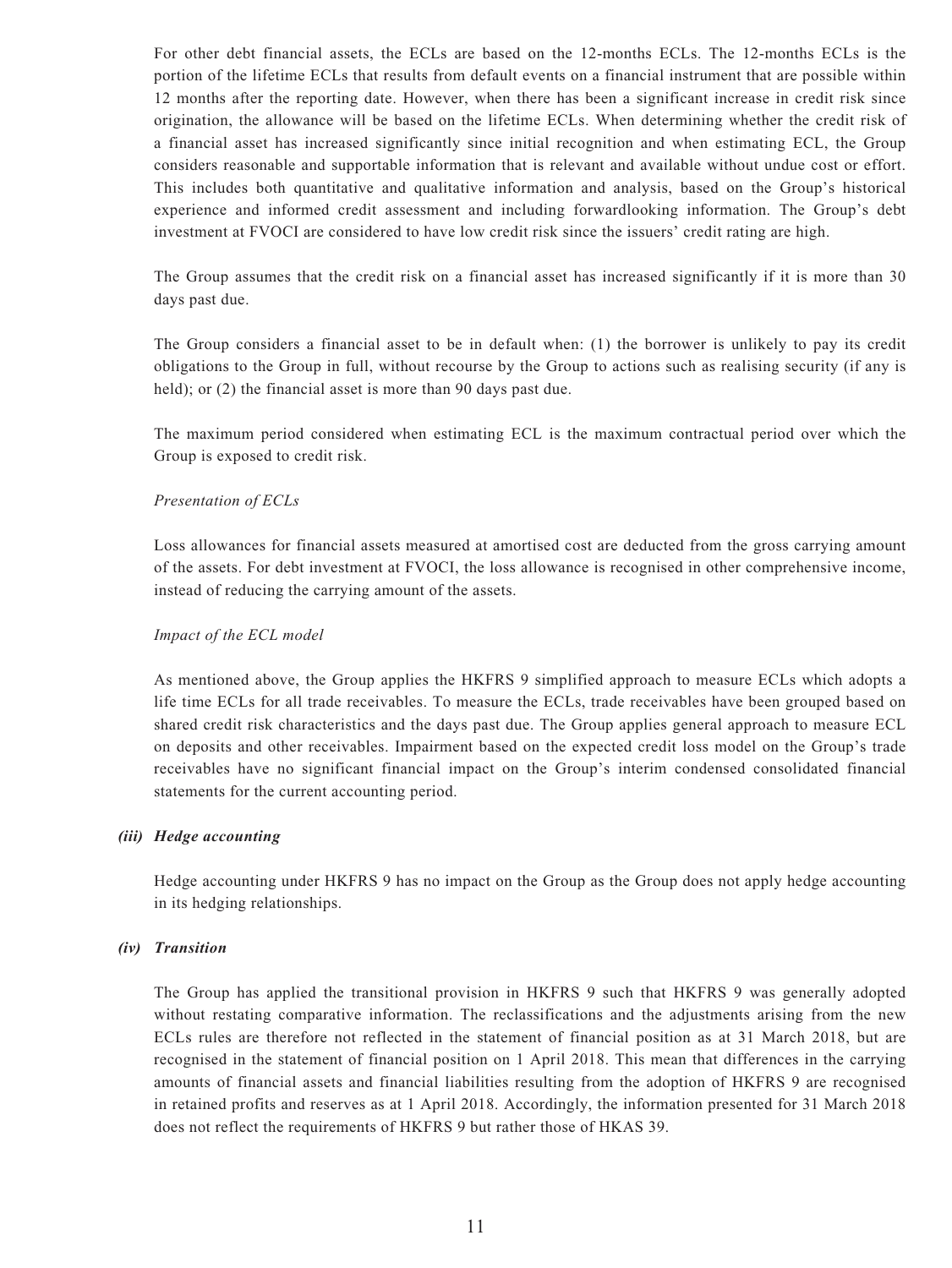The following assessments have been made on the basis of the facts and circumstances that existed at the date of initial application of HKFRS 9 (the "**DIA**"):

- The determination of the business model within which a financial asset is held; and
- The designation and revocation of previous designations of certain financial assets and financial liabilities as measured at FVTPL.

If an investment in a debt investment had low credit risk at the DIA, then the Group has assumed that the credit risk on the asset had not increased significantly since its initial recognition.

The following table summaries the impact on the Group's opening retained profits as at 1 April 2018:

| Reclassify available-for-sale investments to financial assets at fair value through other |        |
|-------------------------------------------------------------------------------------------|--------|
| comprehensive income and adjustment to reserve from adoption of HKFRS 9                   |        |
| on $1$ April 2018                                                                         | 6,243  |
| Reclassify available-for-sale investments to financial assets at fair value through       |        |
| profit or loss and adjustment to retained profits from adoption of HKFRS 9                |        |
| on $1$ April 2018                                                                         | 57.490 |

The following table and the accompanying notes below explain the original measurement categories under HKAS 39 and the new measurement categories under HKFRS 9 for each class of the Group's financial assets as at 1 April 2018.

| <b>Financial assets</b>                               | <b>Classification</b><br>under HKAS 39 | <b>Classification</b><br>under HKFRS 9              | Carrying<br>amount under<br><b>HKAS 39</b><br><b>HK\$'000</b> | Carrying<br>amount under<br><b>HKFRS 9</b><br><b>HK\$'000</b> |
|-------------------------------------------------------|----------------------------------------|-----------------------------------------------------|---------------------------------------------------------------|---------------------------------------------------------------|
| Equity investments<br>- Unlisted equity<br>investment | Available-for-sale<br>investment       | Fair value through<br>other comprehensive<br>income | 11,584                                                        | 18,521                                                        |
| Equity investments<br>- Unlisted equity<br>investment | Available-for-sale<br>investment       | Fair value through<br>profit or loss                | 10.057                                                        | 72,103                                                        |
| Equity investments<br>$-$ Listed equity<br>investment | Fair value through<br>profit or loss   | Fair value through<br>profit or loss                | 4,510                                                         | 4,510                                                         |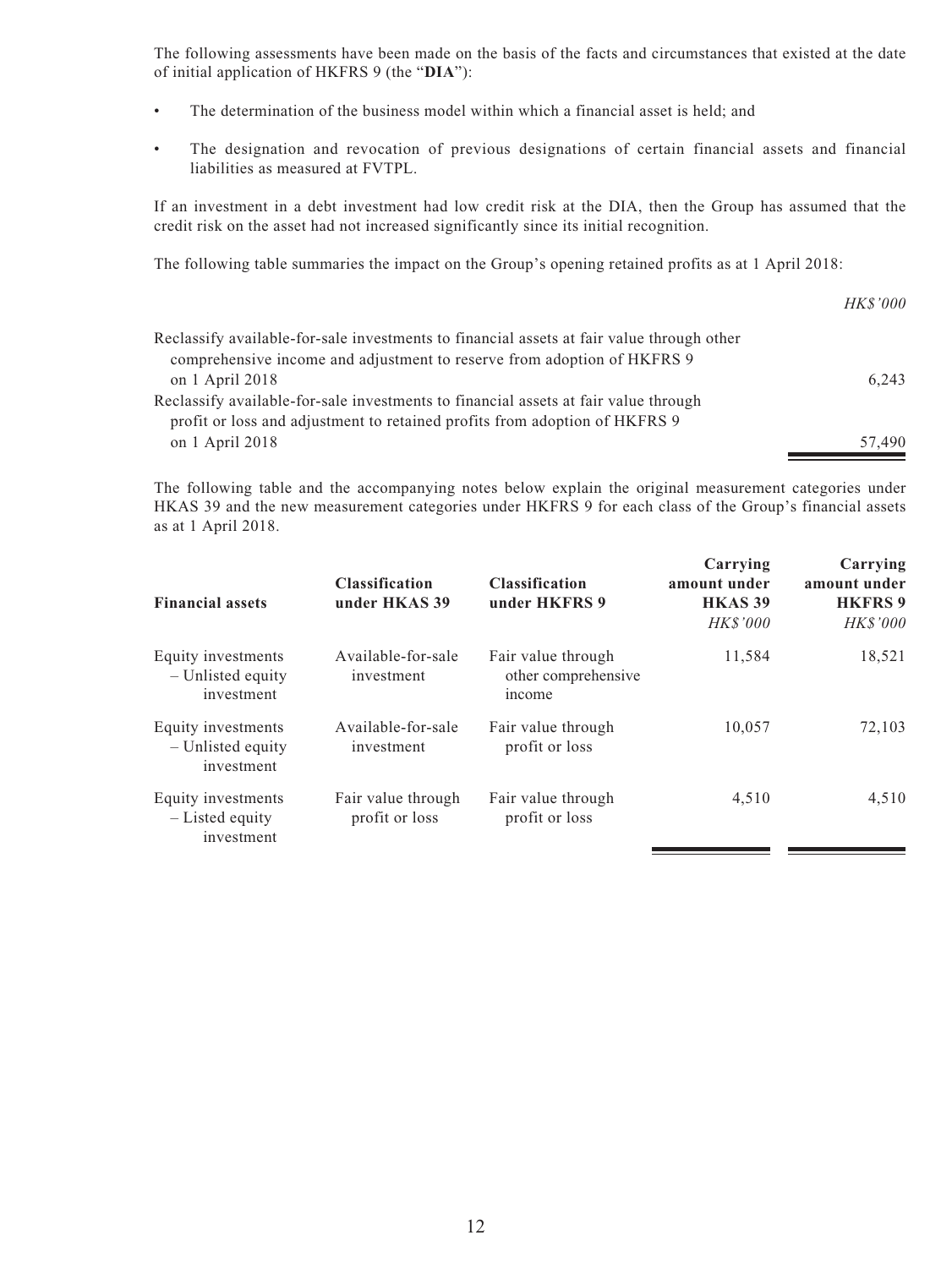The impact of these changes on the Group's equity is as follows:

|                                                                                                                                                                                                      | <b>Effect</b> on<br>investment<br>revaluation<br>reserve<br><b>HK\$'000</b> | <b>Effect on</b><br>retained<br>profits<br><b>HK\$'000</b> |
|------------------------------------------------------------------------------------------------------------------------------------------------------------------------------------------------------|-----------------------------------------------------------------------------|------------------------------------------------------------|
| Opening balance – HKAS 39                                                                                                                                                                            |                                                                             | 1,048,053                                                  |
| Reclassify equity investments from available-for-sale investment<br>to financial assets at fair value through profit or loss<br>Witholding tax for fair value gain on financial assets at fair value |                                                                             | 62,046                                                     |
| through profit or loss                                                                                                                                                                               |                                                                             | (4, 556)                                                   |
| Witholding tax for fair value gain on financial assets at fair value<br>through other comprehensive income                                                                                           | (694)                                                                       |                                                            |
| Reclassify equity investments from available-for-sale investment<br>to financial assets at fair value through other comprehensive income                                                             | 6,937                                                                       |                                                            |
| Opening balance – HKFRS 9                                                                                                                                                                            | 6,243                                                                       | 1,105,543                                                  |

#### **HKFRS 15** *Revenue from Contracts with Customers*

HKFRS 15 supersedes HKAS 11 *Construction Contracts*, HKAS 18 *Revenue* and related Interpretations and it applies to all revenue arising from contracts with customers, unless those contracts are in the scope of other standards. The new standard establishes a five-step model to account for revenue arising from contracts with customers. Under HKFRS 15, revenue is recognised at an amount that reflects the consideration to which an entity expects to be entitled in exchange for transferring goods or services to a customer.

The standard requires entities to exercise judgement, taking into consideration all of the relevant facts and circumstances when applying each step of the model to contracts with their customers. The standard also specifies the accounting for the incremental costs of obtaining a contract and the costs directly related to fulfilling a contract.

The Group adopted HKFRS 15 using the modified retrospective method which allows the Group to recognise the cumulative effects of initially applying HKFRS 15 as an adjustment to the opening balance of retained profits at 1 April 2018, thus the comparative figures have not been restated. The Group elected to apply the practical expedient for completed contracts and did not restate the contracts completed before 1 April 2018.

#### **Revenue recognition**

Revenue is recognised when or as the control of the asset is transferred to the customer. Depending on the terms of the contract and the laws that apply to the contract, control of the asset may be transferred over time or at a point in time. Control of the asset is transferred over time if the Group's performance:

- provides all of the benefits received and consumed simultaneously by the customer;
- creates and enhances an asset that the customer controls as the Group performs; or
- does not create an asset with an alternative use to the Group and the Group has an enforceable right to payment for performance completed to date.

If control of the asset transfers over time, revenue is recognised over the period of the contract by reference to the progress towards complete satisfaction of that performance obligation. Otherwise, revenue is recognised at a point in time when the customer obtains control of the asset.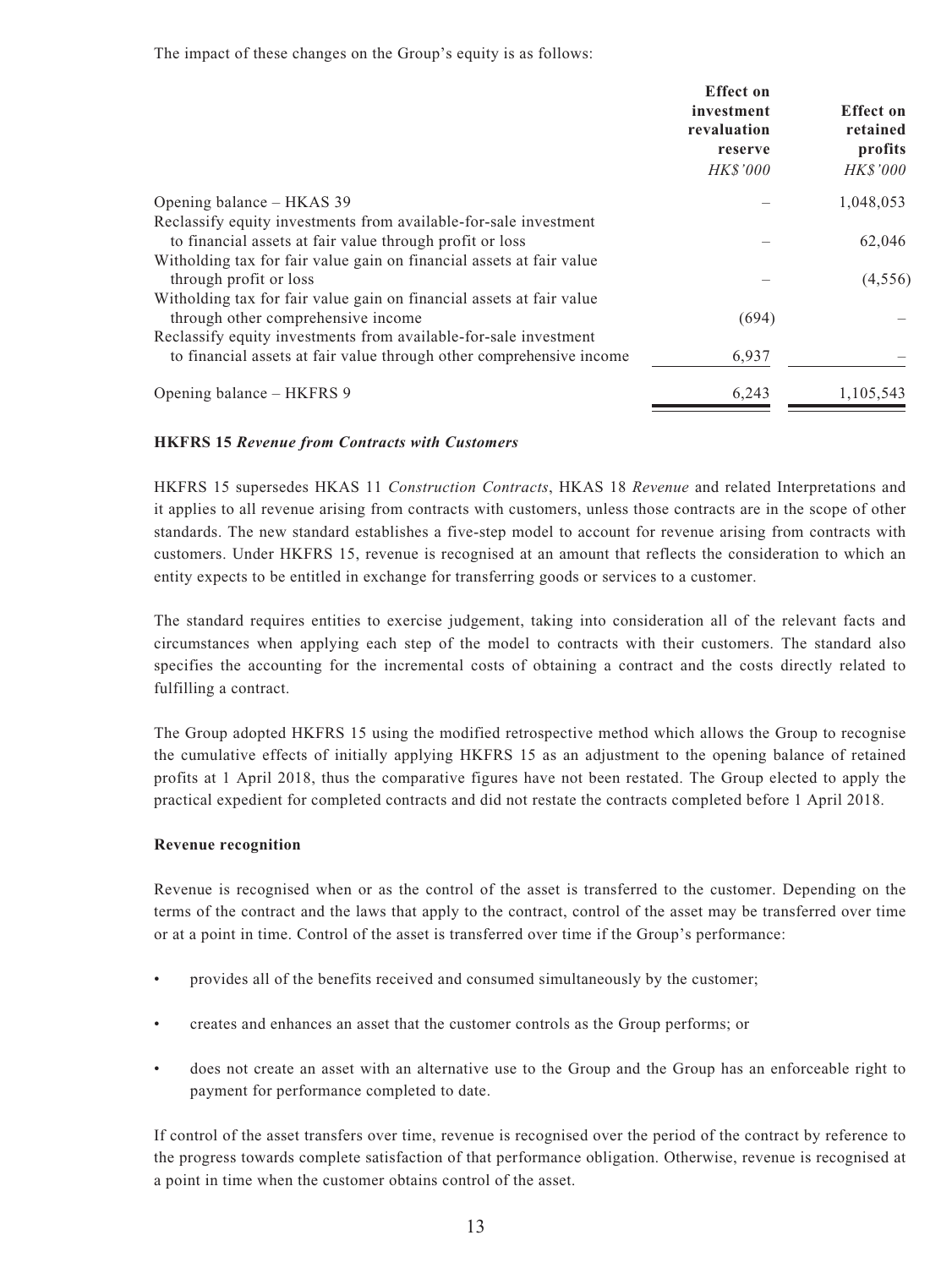The progress towards complete satisfaction of the performance obligation is measured based on the Group's efforts or inputs to the satisfaction of the performance obligation, by reference to the contract costs incurred up to the end of reporting period as a percentage of total estimated costs for each contract.

#### **Land development revenue**

Land development revenue is recognised at a point in time, when the customer obtains control of the assets and the Group has present right to payment and the collection of the consideration is probable.

#### *(i) Accounting for revenue from sales of properties*

Prior to the adoption of HKFRS 15, the Group accounted for revenue from sales of properties when significant risks and rewards of ownership have been transferred to the customers on delivery in its entirety at a single time upon vacant possession.

The Group has reviewed the contracts and considered majority of revenue from sale of properties will continue to be recognised at a point in time, when the purchasers obtain the physical possession or the legal title of the completed property and the Group has present right to payment and the collection of the consideration is probable. The adoption of HKFRS 15 has had no significant impact on the timing of revenue recognition.

#### *(ii) Accounting for significant financing component for sales of properties*

Prior to the adoption of HKFRS 15, the Group presented sales proceeds received from customers in connection with the Group's pre-sales of properties as receipts in advance under trade and other payables in the consolidated statement of financial position. No interest was accrued on the long-term advances received under the previous accounting policy.

Upon adoption of HKFRS 15, the Group recognised contract liabilities for the interest on the sales proceeds received from customers with a significant financing component. The Group elected to apply the practical expedient and did not recognise the effects of a significant financing component with a customer if the time period is one year or less. In addition, reclassifications have been made from trade and other payables to contract liabilities for the payment received in advance from customers. The adoption of HKFRS 15 has had no significant impact on the opening retained profits as at 1 April 2018. Receipts in advance of HK\$245,615,000 that were previously classified under trade and other payables has been reclassified to contract liabilities as at 1 April 2018.

*(iii) Accounting for sales commission*

Prior to the adoption of HKFRS 15, the Group expensed off the sales commission associated with obtaining agreement for sale and purchase with property buyer. Upon adoption of HKFRS 15, sales commissions incurred directly attributable to obtaining a contract, if recoverable, are capitalised and recorded in contract assets. Capitalised sales commissions are charged to profit or loss when the revenue from the related property sale is recognised and are included as selling and marketing expenses at that time. The adoption of HKFRS 15 has had no significant impact on the opening retained profits as at 1 April 2018.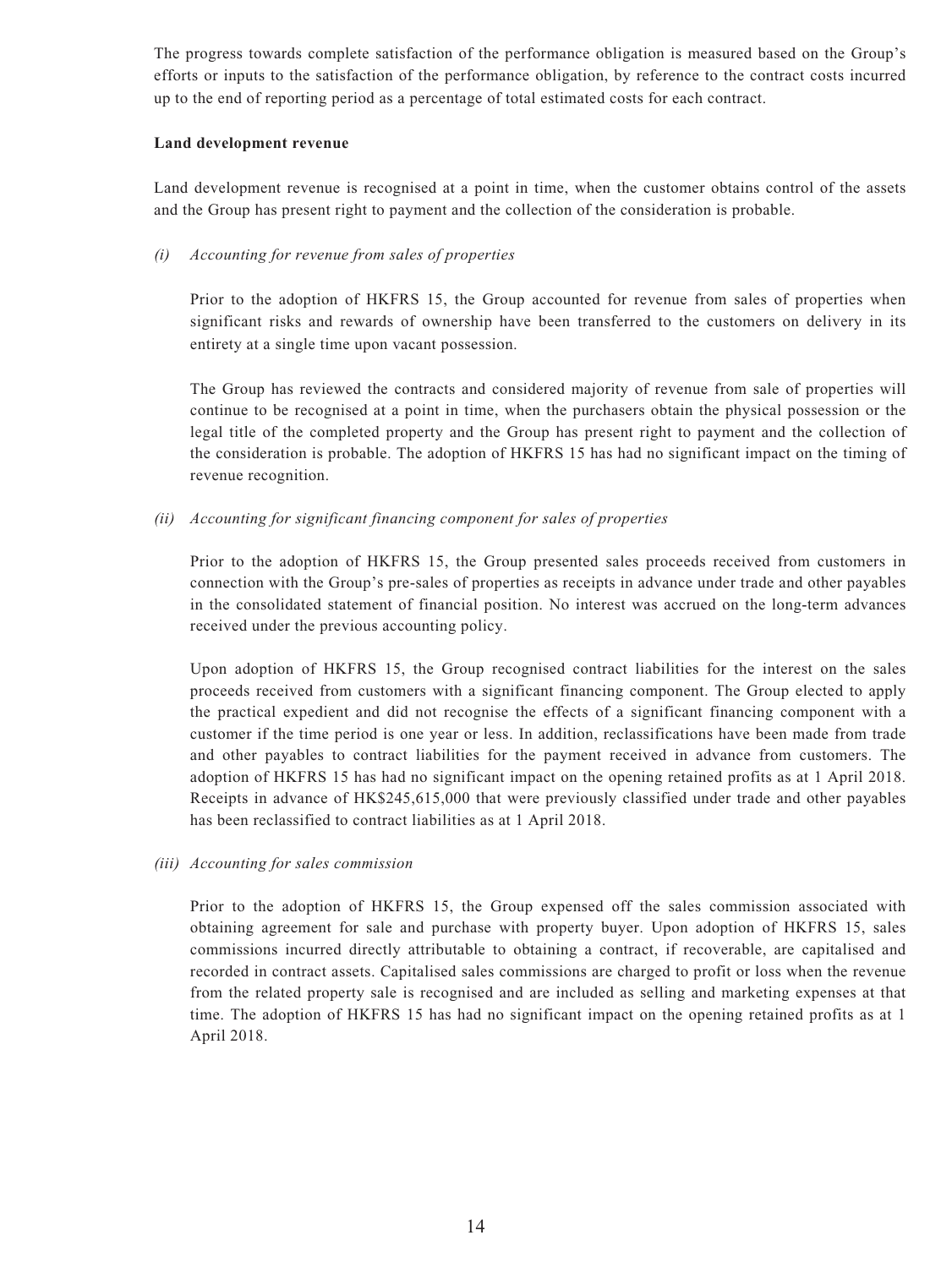#### *(iv) Accounting for construction activities in associates*

Under HKFRS 15, the Company recognises construction contract revenue over time, as performance obligations are satisfied, due to the continuous transfer of control to the customer. Construction contracts are generally accounted for as a single unit of account (a single performance obligation) and are not segmented between types of services. The Company recognises revenue using the cost-to-cost method, based primarily on contract cost incurred to date compared to total estimated contract cost. The cost-tocost method (an input method) is the most faithful depiction of the Company's performance because it directly measures the value of the services transferred to the customer.

Changes to total estimated contract cost or losses, if any, are recognised in the period in which they are determined as assessed at the contract level.

The amount by each financial statements line items affected in current period and period to date by the application of HKFRS 15 as compared to HKAS 18 and HKAS 11 that was previously in effect before the adoption of HKFRS 15 is as follows:

|                                                                        |                 | As at 1 April 2018 |                    |
|------------------------------------------------------------------------|-----------------|--------------------|--------------------|
|                                                                        | Results without | Effects of         | Amounts reported   |
|                                                                        | the adoption of | the adoption of    | in accordance with |
|                                                                        | HKFRS 15        | <b>HKFRS 15</b>    | HKFRS 15           |
|                                                                        | <b>HKS'000</b>  | <b>HK\$'000</b>    | <b>HK\$'000</b>    |
| Condensed consolidated<br>statement of financial<br>position (extract) |                 |                    |                    |
| Investments in associates                                              | 118,352         | 927                | 119,279            |
| Other payables and accruals                                            | 318,778         | (245, 615)         | 73,163             |
| Contract liabilities                                                   |                 | 245,615            | 245,615            |
| Retained profits                                                       | 1,048,053       | 927                | 1,048,980          |

|                                                  |                 | As at 30 September 2018 |                    |
|--------------------------------------------------|-----------------|-------------------------|--------------------|
|                                                  | Results without | Effects of              | Amounts reported   |
|                                                  | the adoption of | the adoption of         | in accordance with |
|                                                  | <b>HKFRS 15</b> | HKFRS 15                | HKFRS 15           |
|                                                  | <b>HK\$'000</b> | <b>HK\$'000</b>         | <i>HK\$'000</i>    |
| Condensed consolidated<br>statement of financial |                 |                         |                    |
| position (extract)                               |                 |                         |                    |
| Investment in associates                         | 129,287         | 1,187                   | 130,474            |
| Other payables and accruals                      | 213,162         | (136, 914)              | 76,248             |
| Contract liabilities                             |                 | 136,914                 | 136,914            |
| Retained profits                                 | 1,172,540       | 1,187                   | 1,173,729          |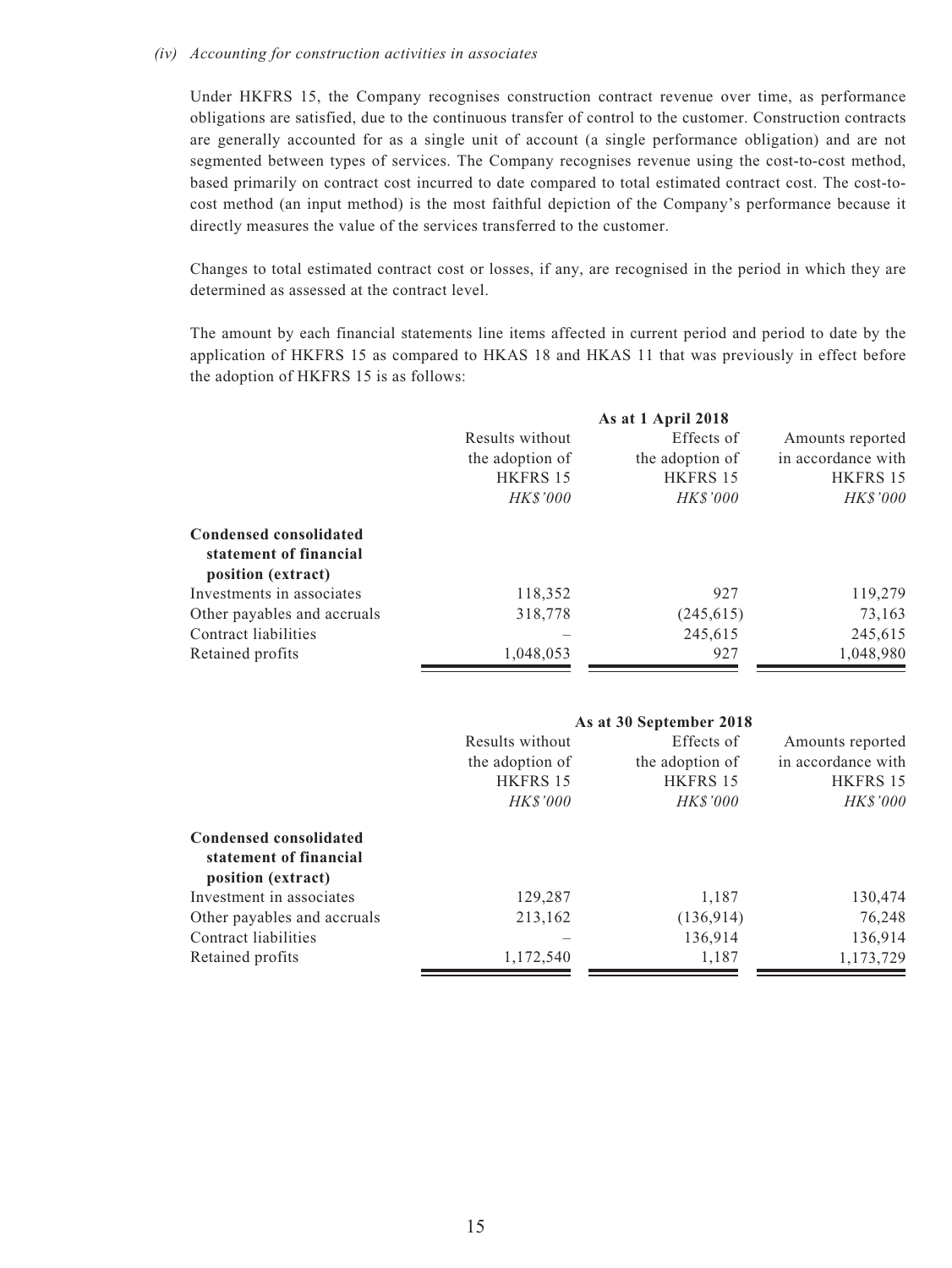| Results without | Effects of      | Amounts reported                   |
|-----------------|-----------------|------------------------------------|
| the adoption of | the adoption of | in accordance with                 |
| HKFRS 15        | HKFRS 15        | HKFRS 15                           |
| <b>HK\$'000</b> | <b>HK\$'000</b> | <i>HK\$'000</i>                    |
|                 |                 |                                    |
| (2,566)         | 260             | (2,306)                            |
| 11,863          | 260             | 12,123                             |
|                 |                 | Six months ended 30 September 2018 |

#### **2. OPERATING SEGMENT INFORMATION**

For management purposes, the Group was organised into business units based on their products and services and has two reportable operating segments as follows:

- (a) the property development and investment business segment is engaged in property development of residential and commercial properties and holding of investment properties; and
- (b) the "others" segment comprises, principally, trading of medical equipment and home security and automation products, and provision of related installation and maintenance services as well as trading of various granite and marble products, stone slabs and products of construction market.

Management monitors the results of the Group's operating segments separately for the purpose of making decisions about resources allocation and performance assessment. Segment performance is evaluated based on reportable segment profit/loss, which is a measure of adjusted profit before tax from continuing operations. The adjusted profit before tax from continuing operations is measured consistently with the Group's profit before tax except that interest and dividend income, fair value gain on financial assets at fair value through profit or loss, finance costs, share of profits and losses of associates as well as other unallocated head office and corporate expenses are excluded from such measurement.

Intersegment sales and transfers are transacted with reference to the selling prices used for sales made to third parties at the then prevailing market prices.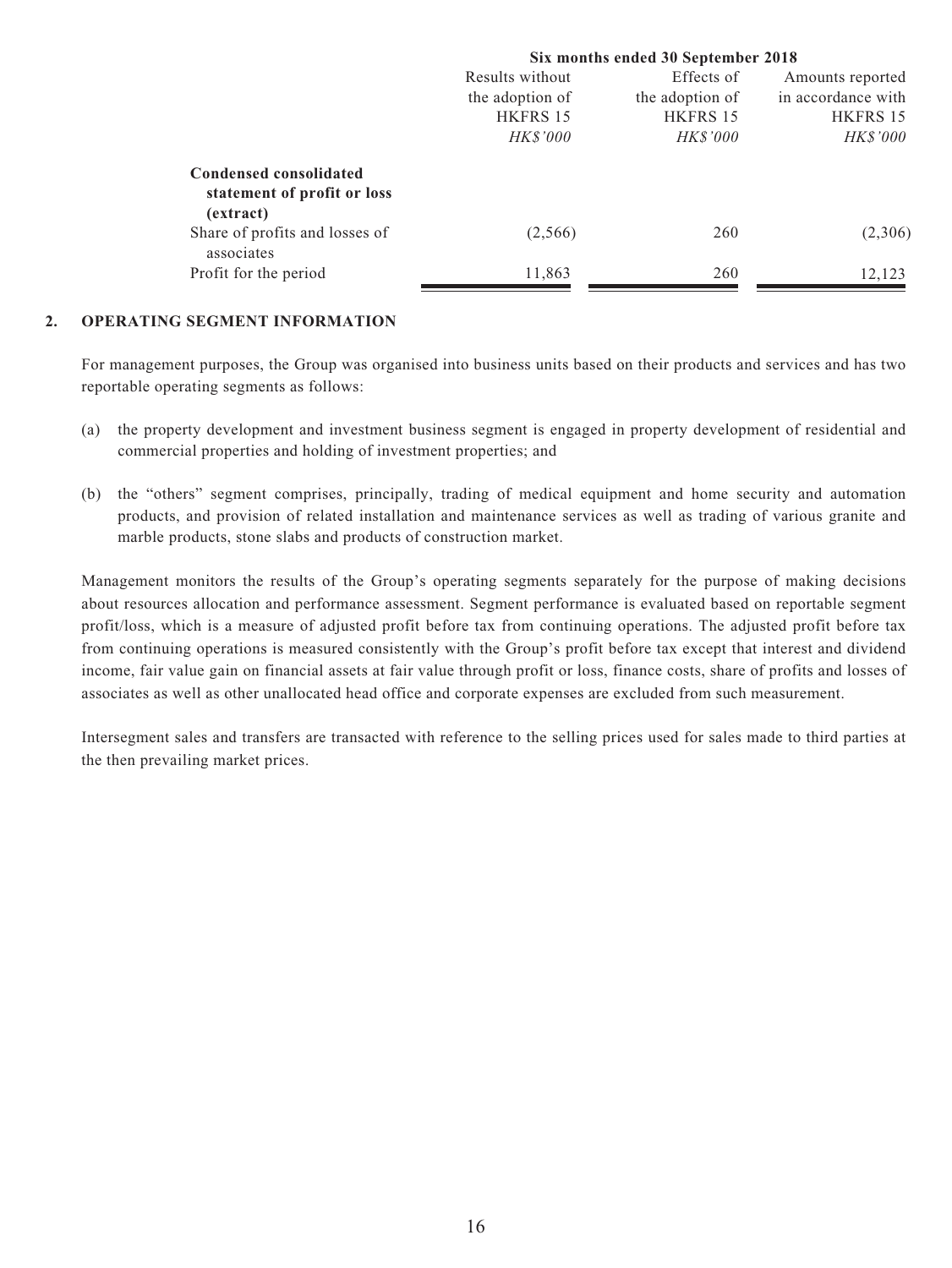## **Period ended 30 September 2018**

| development<br>and<br>investment<br><b>Others</b><br>business<br><b>HK\$'000</b><br><b>HK\$'000</b><br><b>Segment revenue:</b><br>Income from external customers<br>20,274<br>176,217<br>196,491<br>Other income and gains<br>4,877<br>5,095<br>218<br>181,094<br>20,492<br><b>Segment results</b><br>Operating profit<br>36,538<br>1,912<br>Reconciliation:<br>Interest income<br>Dividend income<br>Fair value gain on financial assets at<br>fair value through profit or loss<br>Unallocated expenses<br>Finance costs<br>Share of profits and losses of associates<br>Profit before tax<br>Other segment information:<br>Loss on disposal of items of property, plant and equipment<br>43<br>Impairment of accounts receivable<br>661<br>Reversal of provision for inventories<br>(152)<br>Depreciation<br>5,059<br>59 |                      | Property |                 |
|-----------------------------------------------------------------------------------------------------------------------------------------------------------------------------------------------------------------------------------------------------------------------------------------------------------------------------------------------------------------------------------------------------------------------------------------------------------------------------------------------------------------------------------------------------------------------------------------------------------------------------------------------------------------------------------------------------------------------------------------------------------------------------------------------------------------------------|----------------------|----------|-----------------|
|                                                                                                                                                                                                                                                                                                                                                                                                                                                                                                                                                                                                                                                                                                                                                                                                                             |                      |          |                 |
|                                                                                                                                                                                                                                                                                                                                                                                                                                                                                                                                                                                                                                                                                                                                                                                                                             |                      |          |                 |
|                                                                                                                                                                                                                                                                                                                                                                                                                                                                                                                                                                                                                                                                                                                                                                                                                             |                      |          |                 |
|                                                                                                                                                                                                                                                                                                                                                                                                                                                                                                                                                                                                                                                                                                                                                                                                                             |                      |          | <b>Total</b>    |
|                                                                                                                                                                                                                                                                                                                                                                                                                                                                                                                                                                                                                                                                                                                                                                                                                             |                      |          | <b>HK\$'000</b> |
|                                                                                                                                                                                                                                                                                                                                                                                                                                                                                                                                                                                                                                                                                                                                                                                                                             |                      |          |                 |
|                                                                                                                                                                                                                                                                                                                                                                                                                                                                                                                                                                                                                                                                                                                                                                                                                             |                      |          |                 |
|                                                                                                                                                                                                                                                                                                                                                                                                                                                                                                                                                                                                                                                                                                                                                                                                                             |                      |          |                 |
|                                                                                                                                                                                                                                                                                                                                                                                                                                                                                                                                                                                                                                                                                                                                                                                                                             |                      |          |                 |
|                                                                                                                                                                                                                                                                                                                                                                                                                                                                                                                                                                                                                                                                                                                                                                                                                             |                      |          | 201,586         |
|                                                                                                                                                                                                                                                                                                                                                                                                                                                                                                                                                                                                                                                                                                                                                                                                                             |                      |          |                 |
|                                                                                                                                                                                                                                                                                                                                                                                                                                                                                                                                                                                                                                                                                                                                                                                                                             |                      |          | 38,450          |
|                                                                                                                                                                                                                                                                                                                                                                                                                                                                                                                                                                                                                                                                                                                                                                                                                             |                      |          |                 |
|                                                                                                                                                                                                                                                                                                                                                                                                                                                                                                                                                                                                                                                                                                                                                                                                                             |                      |          | 921             |
|                                                                                                                                                                                                                                                                                                                                                                                                                                                                                                                                                                                                                                                                                                                                                                                                                             |                      |          | 770             |
|                                                                                                                                                                                                                                                                                                                                                                                                                                                                                                                                                                                                                                                                                                                                                                                                                             |                      |          |                 |
|                                                                                                                                                                                                                                                                                                                                                                                                                                                                                                                                                                                                                                                                                                                                                                                                                             |                      |          | 118             |
|                                                                                                                                                                                                                                                                                                                                                                                                                                                                                                                                                                                                                                                                                                                                                                                                                             |                      |          | (4,297)         |
|                                                                                                                                                                                                                                                                                                                                                                                                                                                                                                                                                                                                                                                                                                                                                                                                                             |                      |          | (5,179)         |
|                                                                                                                                                                                                                                                                                                                                                                                                                                                                                                                                                                                                                                                                                                                                                                                                                             |                      |          | (2,306)         |
|                                                                                                                                                                                                                                                                                                                                                                                                                                                                                                                                                                                                                                                                                                                                                                                                                             |                      |          | 28,477          |
|                                                                                                                                                                                                                                                                                                                                                                                                                                                                                                                                                                                                                                                                                                                                                                                                                             |                      |          |                 |
|                                                                                                                                                                                                                                                                                                                                                                                                                                                                                                                                                                                                                                                                                                                                                                                                                             |                      |          | 43              |
|                                                                                                                                                                                                                                                                                                                                                                                                                                                                                                                                                                                                                                                                                                                                                                                                                             |                      |          | 661             |
|                                                                                                                                                                                                                                                                                                                                                                                                                                                                                                                                                                                                                                                                                                                                                                                                                             |                      |          | (152)           |
|                                                                                                                                                                                                                                                                                                                                                                                                                                                                                                                                                                                                                                                                                                                                                                                                                             |                      |          | 5,118           |
|                                                                                                                                                                                                                                                                                                                                                                                                                                                                                                                                                                                                                                                                                                                                                                                                                             | Capital expenditure* | 5        | 5               |

\* Capital expenditure represents additions of property, plant and equipment.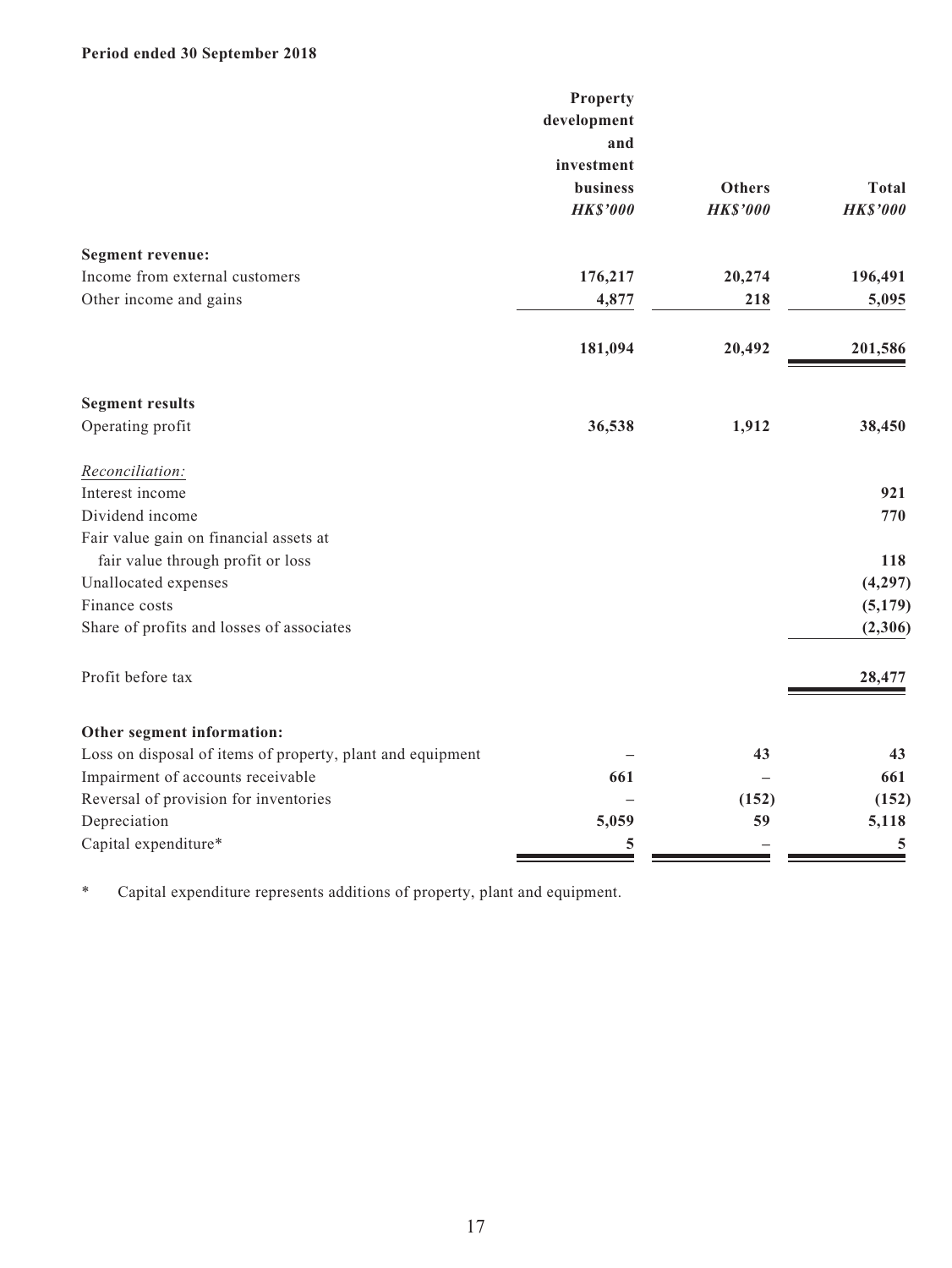## **Period ended 30 September 2017**

|                                             | Property    |          |          |
|---------------------------------------------|-------------|----------|----------|
|                                             | development |          |          |
|                                             | and         |          |          |
|                                             | investment  |          |          |
|                                             | business    | Others   | Total    |
|                                             | HK\$'000    | HK\$'000 | HK\$'000 |
| <b>Segment revenue:</b>                     |             |          |          |
| Income from external customers              | 14,823      | 11,178   | 26,001   |
| Other income and gains                      | 6,961       | 214      | 7,175    |
|                                             | 21,784      | 11,392   | 33,176   |
| <b>Segment results</b>                      |             |          |          |
| Operating loss                              | (3,955)     | (1,011)  | (4,966)  |
| Reconciliation:                             |             |          |          |
| Interest income                             |             |          | 1,256    |
| Dividend income                             |             |          | 794      |
| Fair value gain on financial assets         |             |          |          |
| at fair value through profit or loss        |             |          | 205      |
| Unallocated expenses                        |             |          | (3,666)  |
| Finance costs                               |             |          | (6,888)  |
| Share of profits and losses of associates   |             |          | 14,925   |
| Profit before tax                           |             |          | 1,660    |
| Other segment information:                  |             |          |          |
| Reversal of impairment of other receivables | (646)       |          | (646)    |
| Provision for inventories                   |             | 54       | 54       |
| Depreciation                                | 4,782       | 2,058    | 6,840    |
| Capital expenditure*                        | 712         | 52       | 764      |

\* Capital expenditure represents additions of property, plant and equipment.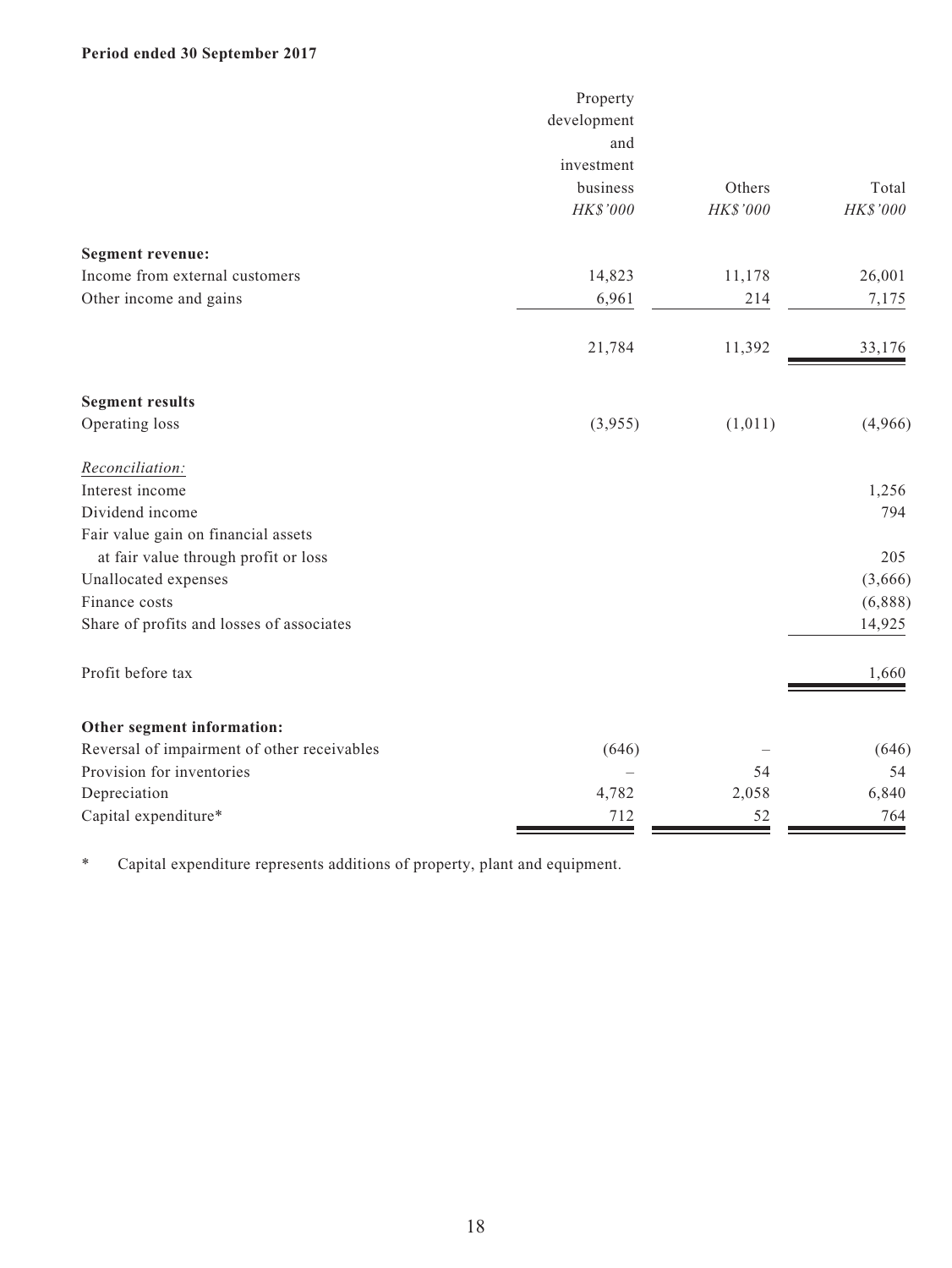#### **3. REVENUE, OTHER INCOME AND GAINS**

Revenue represents income from property development and investment; the net invoiced value of goods sold, after allowance for returns and trade discounts; and provision of related installation and maintenance services.

An analysis of revenue, other income and gains is as follows:

|                                                                          | 2018            | 2017     |
|--------------------------------------------------------------------------|-----------------|----------|
|                                                                          | <b>HK\$'000</b> | HK\$'000 |
| Revenue                                                                  |                 |          |
| Income from property development and investment business                 | 176,217         | 14,823   |
| Income from trading of medical equipment, home security and automation   |                 |          |
| products, and provision of related installation and maintenance services |                 |          |
| as well as trading of various granite and marble products,               |                 |          |
| stone slabs and products of construction market                          | 20,274          | 11,178   |
|                                                                          |                 |          |
|                                                                          | 196,491         | 26,001   |
|                                                                          |                 |          |
| Other income and gains                                                   |                 |          |
| Bank interest income                                                     | 921             | 1,256    |
| Dividend income                                                          | 770             | 794      |
| Gross rental income                                                      | 4,756           | 6,733    |
| Fair value gain on financial assets at                                   |                 |          |
| fair value through profit or loss                                        | 118             | 205      |
| Others                                                                   | 339             | 442      |
|                                                                          |                 |          |
|                                                                          | 6,904           | 9,430    |
|                                                                          |                 |          |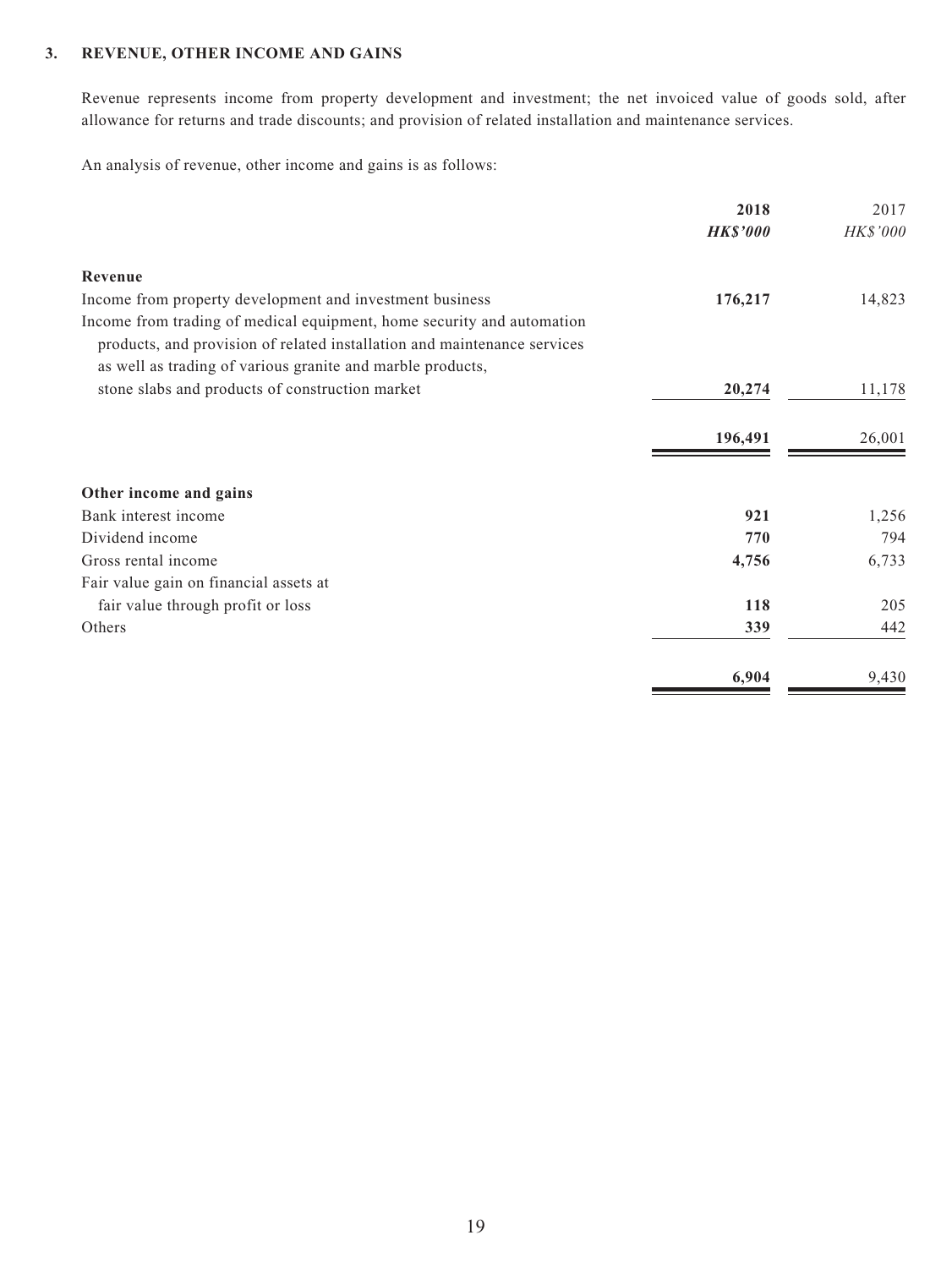#### **4. PROFIT BEFORE TAX**

The Group's profit before tax is arrived at after charging/(crediting):

|                                                               | 2018            | 2017     |
|---------------------------------------------------------------|-----------------|----------|
|                                                               | <b>HK\$'000</b> | HK\$'000 |
| Cost of properties sold                                       | 111,392         | 4,058    |
| Cost of inventories sold and services provided                | 15,128          | 7,385    |
| Depreciation                                                  | 5,118           | 6,840    |
| Minimum lease payments under operating leases                 |                 |          |
| on land and buildings                                         | 551             | 446      |
| Employee benefit expense (including directors' remuneration): |                 |          |
| Wages and salaries                                            | 10,651          | 9,984    |
| Equity-settled share option expenses                          |                 | 52       |
| Pension schemes contributions*                                | 232             | 217      |
| Less: Amount capitalised                                      | (1,045)         | (1,071)  |
|                                                               | 9,838           | 9,182    |
| Directors' remuneration:                                      |                 |          |
| Fee                                                           | 260             | 180      |
| Salaries and allowances                                       | 2,288           | 1,981    |
| Equity-settled share option expenses                          |                 | 16       |
| Pension schemes contributions                                 | 29              | 26       |
|                                                               | 2,577           | 2,203    |
| (Reversal of provision)/provision for inventories,            |                 |          |
| included in cost of inventories sold                          | (152)           | 54       |
| Loss on disposal of items of property, plant                  |                 |          |
| and equipment^                                                | 43              |          |
| Reversal of impairment of other receivables^                  |                 | (646)    |
| Impairment of accounts receivable^                            | 661             |          |
| Foreign exchange differences, net^                            | 945             | (647)    |

\* At 30 September 2018, there were no forfeited contributions available to the Group to reduce contributions to the pension schemes in future years (30 September 2017: Nil).

^ These amounts were included in "Other operating income/(expenses), net" on the face of the condensed consolidated statement of profit or loss.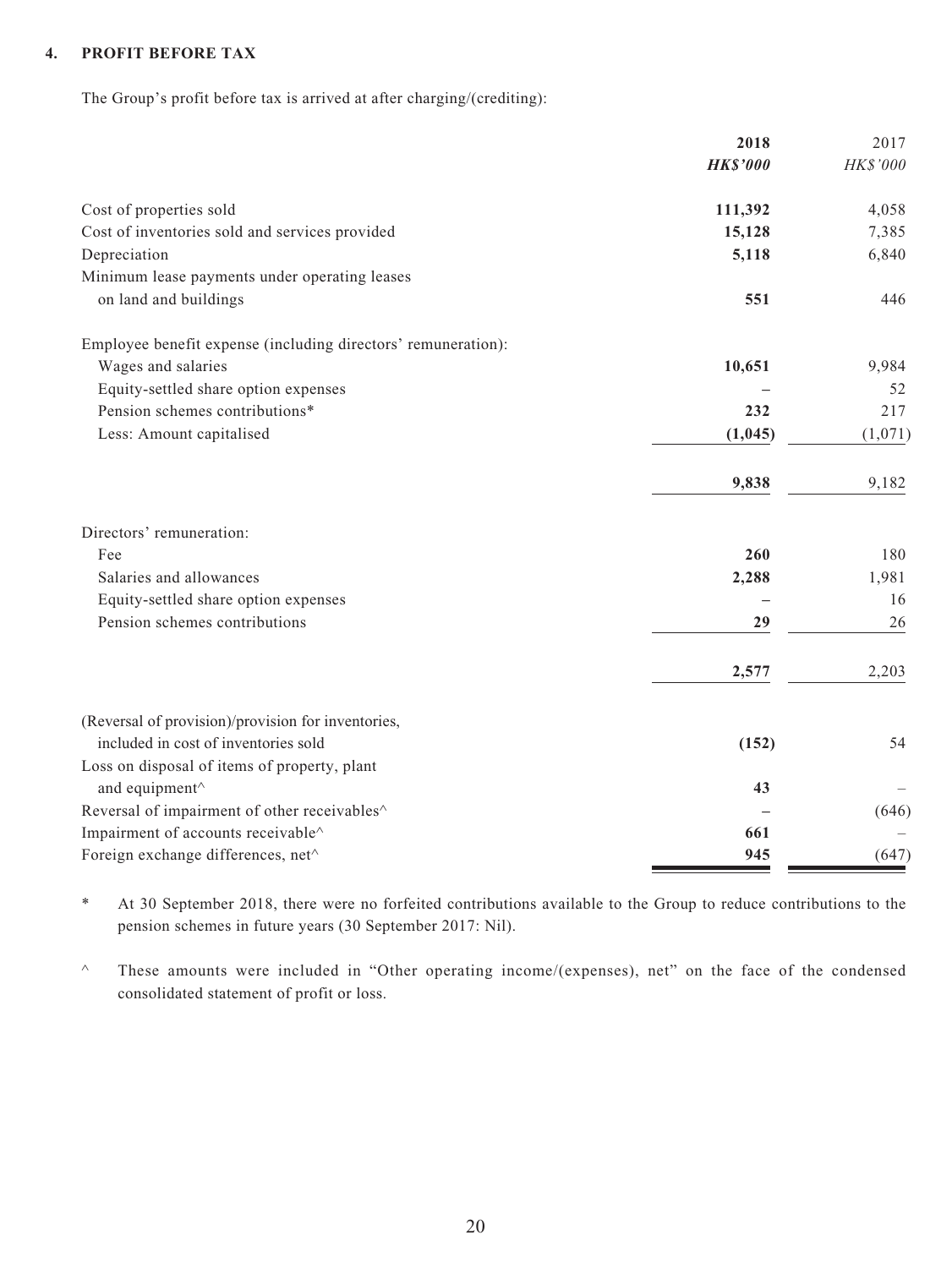#### **5. FINANCE COSTS**

An analysis of finance costs is as follows:

|                                       | 2018            | 2017            |
|---------------------------------------|-----------------|-----------------|
|                                       | <b>HK\$'000</b> | <b>HK\$'000</b> |
| Interest on bank and other borrowings | 11,605          | 19,594          |
| Less: Interest capitalised            | (6, 426)        | (12,706)        |
|                                       | 5,179           | 6,888           |

#### **6. INCOME TAX**

Hong Kong profits tax has been provided at the rate of 16.5% (2017: 16.5%) on the estimated assessable profits arising in Hong Kong during the period, unless the Group's subsidiaries did not generate any assessable profits arising in Hong Kong during that period or the Group's subsidiaries had available tax losses brought forward from prior years to offset the assessable profits generated during that period. Taxes on profits assessable elsewhere have been calculated at the rates of tax prevailing in the jurisdictions in which the Group operates.

Land appreciation tax ("**LAT**") in Mainland China is levied at progressive rates ranging from 30% to 60% on the appreciation of land value, being the proceeds from the sale of properties less deductible expenditures including amortisation of land use rights, borrowing costs and all property development expenditures.

|                                 | 2018<br><b>HK\$'000</b> | 2017<br>HK\$'000 |
|---------------------------------|-------------------------|------------------|
| $Current - Elsewhere$           |                         |                  |
| Charge for the period           | 8,330                   |                  |
| Deferred                        | 884                     | 103              |
| LAT in Mainland China           | 7,140                   | 633              |
| Total tax charge for the period | 16,354                  | 736              |

#### **7. INTERIM DIVIDEND**

The Board of Directors does not recommend the payment of interim dividend in respect of the six months ended 30 September 2018 (six months ended 30 September 2017: Nil).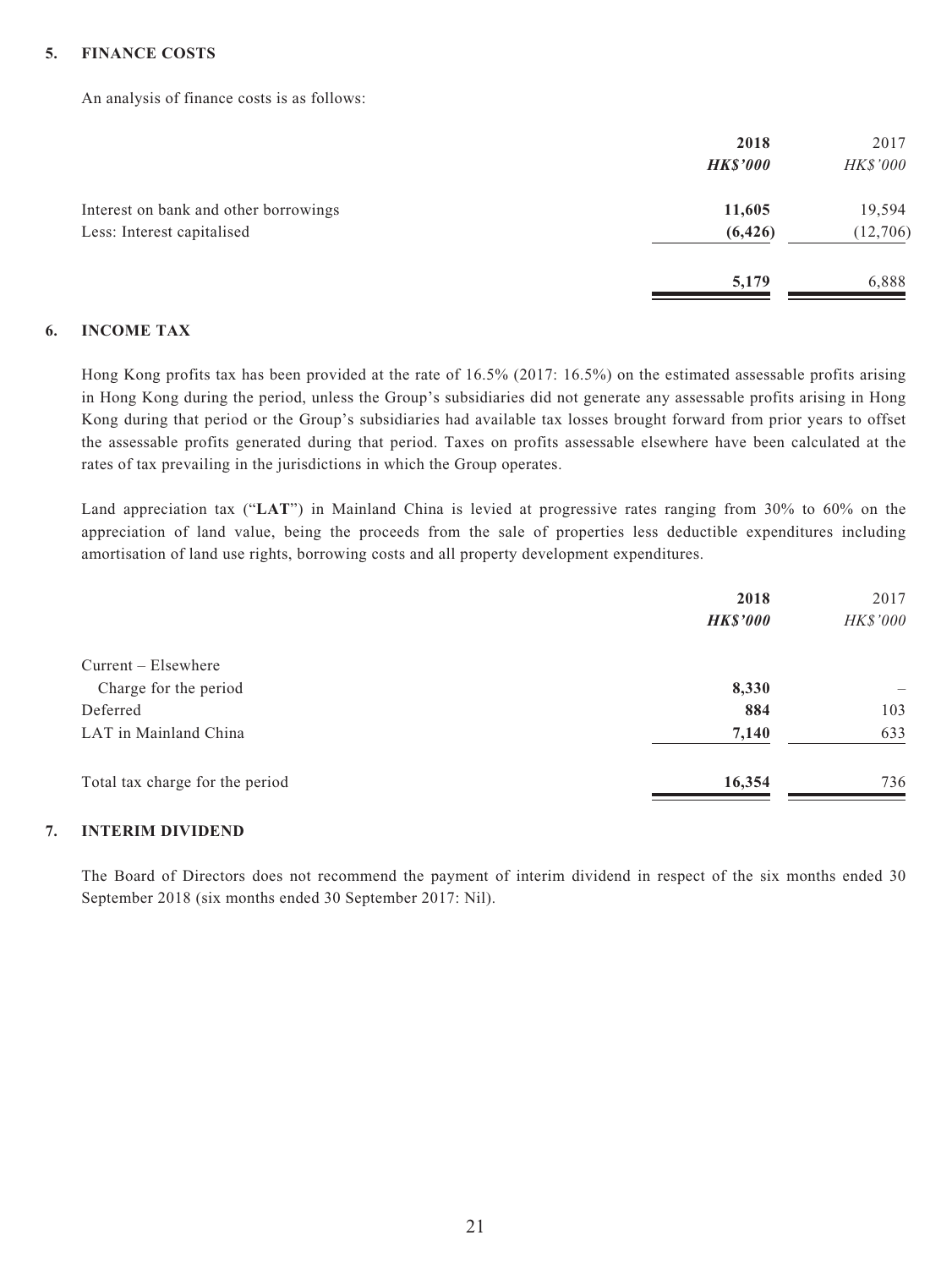#### **8. EARNINGS PER SHARE ATTRIBUTABLE TO ORDINARY EQUITY HOLDERS OF THE COMPANY**

The calculation of the basic earnings per share amounts is based on the profit for the period attributable to owners of the Company, and the weighted average number of ordinary shares of 977,880,400 (30 September 2017: 977,880,400) in issue during the period.

No adjustment was made to the basic earnings per share amount presented for the six months ended 30 September 2017 as the impact of share options had an anti-dilutive effect on the basic earnings per share amount for the periods end 30 September 2017.

#### **9. INVESTMENT PROPERTIES**

|                                                                              | 30 September   | 31 March        |
|------------------------------------------------------------------------------|----------------|-----------------|
|                                                                              | 2018           | 2018            |
|                                                                              | <b>HKS'000</b> | <b>HK\$'000</b> |
| Carrying amount at beginning of period/year                                  | 1,031,125      | 887,841         |
| Net gain from fair value adjustment recognised in statement of proft or loss |                | 47,215          |
| Exchange realignment                                                         | (90, 739)      | 96,069          |
| Carrying amount at end of period/year                                        | 940,386        | 1,031,125       |

The investment properties are leased to third parties under operating lease.

#### **10. PROPERTIES HELD FOR SALE UNDER DEVELOPMENT AND PROPERTIES HELD FOR SALE**

|                                            | 30 September    | 31 March  |
|--------------------------------------------|-----------------|-----------|
|                                            | 2018            | 2018      |
|                                            | <b>HK\$'000</b> | HK\$'000  |
| Completed properties held for sale         | 533,918         | 705,682   |
| Properties held for sale under development | 373,597         | 424,412   |
|                                            | 907,515         | 1,130,094 |
| Properties held for sale under development |                 |           |
| - expected to be recovered:                |                 |           |
| Within one year                            | 373,597         | 424,412   |

As at 30 September 2018, certain completed properties held for sale and properties held for sale under development of the Group with an aggregate carrying amount of HK\$145,692,000 (31 March 2018: HK\$230,958,000) were pledged to secure certain banking facilities granted to the Group.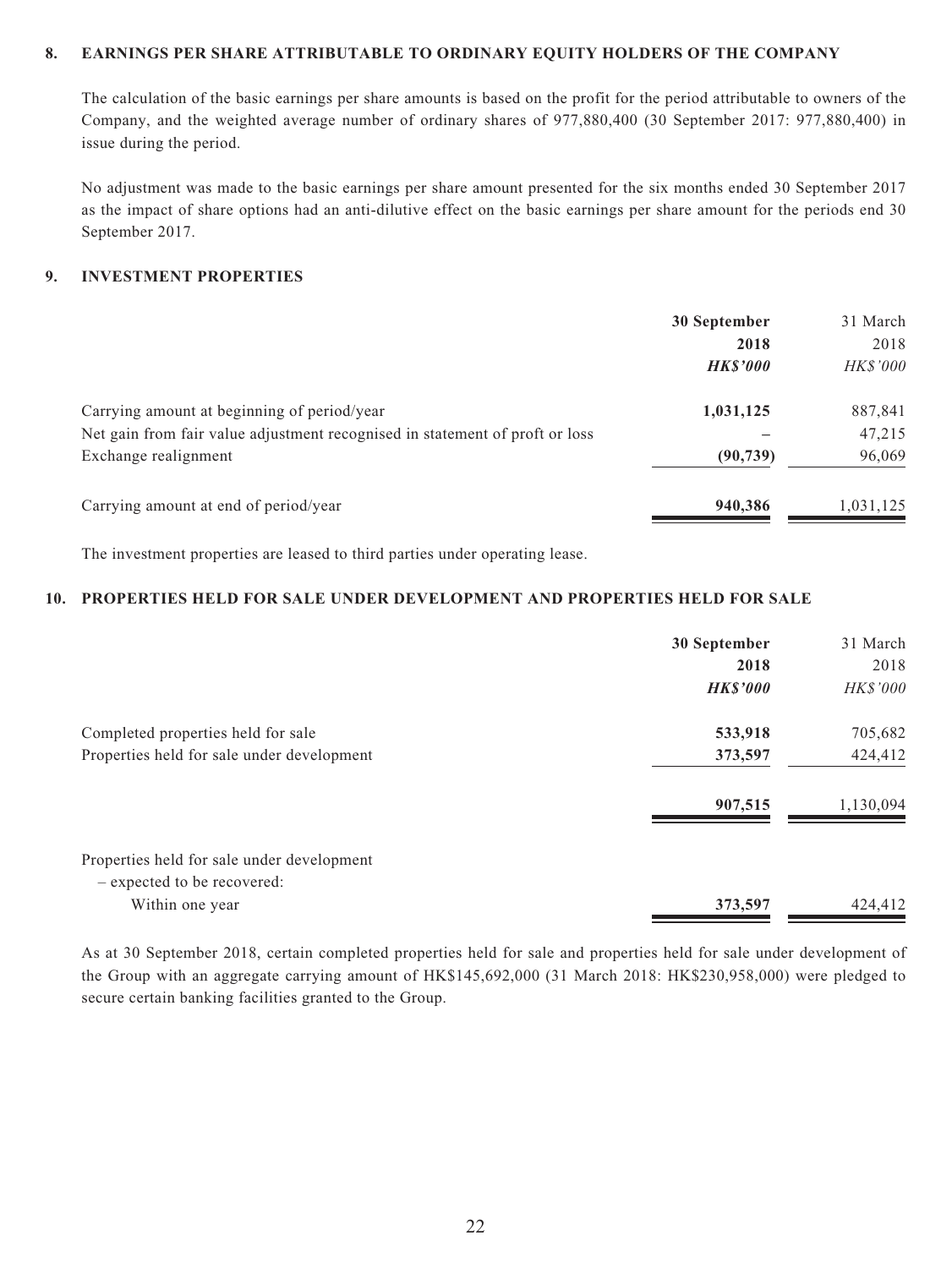#### **11. ACCOUNTS RECEIVABLE**

The Group's trading terms with its customers are mainly on credit. The credit period is generally 90 days for the sale of trading goods and up to 180 days for the sale of completed properties held for sale. Each customer has a maximum credit limit. The Group seeks to maintain strict control over its outstanding receivables. Overdue balances are reviewed regularly by senior management. In view of the aforementioned and the fact that the Group's accounts receivable relate to a large number of diversified customers, there is no significant concentration of credit risk. The Group does not hold any collateral or other credit enhancements over its trade receivable balances. Accounts receivable are non-interestbearing.

An aged analysis of the accounts receivable as at the end of the Reporting Period, based on the invoice date and net of provision, is as follows:

|                    | 30 September    | 31 March |
|--------------------|-----------------|----------|
|                    | 2018            | 2018     |
|                    | <b>HK\$'000</b> | HK\$'000 |
| Current to 90 days | 15,827          | 13,215   |
| 91 to 180 days     | 90              | 1,244    |
| 181 to 360 days    | 1,324           | 2,394    |
| Over 360 days      | 5,192           | 17,447   |
| Total              | 22,433          | 34,300   |

#### **12. ACCOUNTS PAYABLE**

An aged analysis of the accounts payable as at the end of the Reporting Period, based on the invoice date, is as follows:

|                    | 30 September    | 31 March |
|--------------------|-----------------|----------|
|                    | 2018            | 2018     |
|                    | <b>HK\$'000</b> | HK\$'000 |
| Current to 90 days | 14,428          | 3,495    |
| 91 to 180 days     | 211             | 25       |
| 181 to 360 days    | 128             | 164      |
| Over 360 days      | 6,932           | 8,569    |
|                    | 21,699          | 12,253   |

Accounts payable are non-interest-bearing and are normally settled on 30-day terms.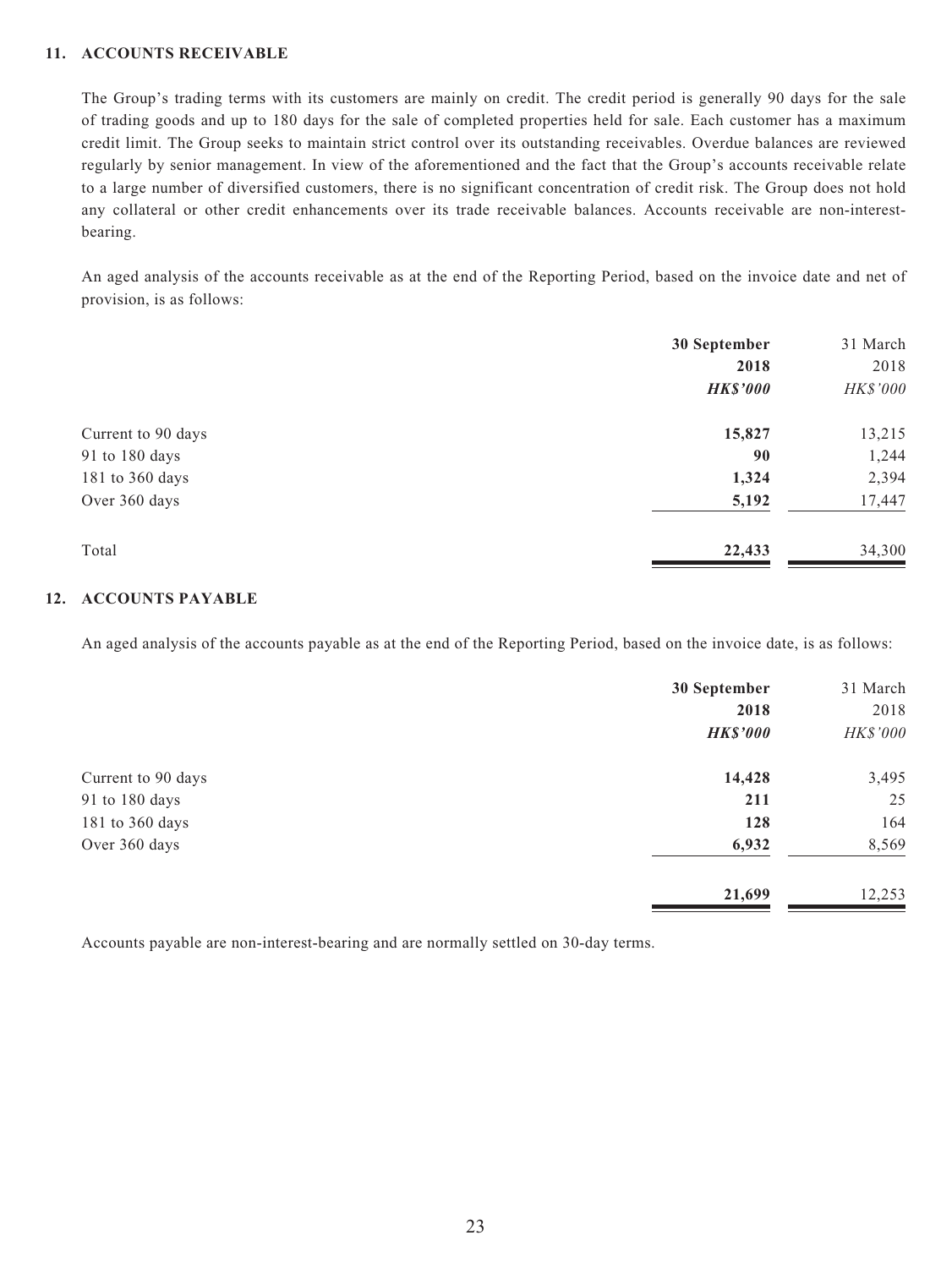#### **13. SHARE CAPITAL**

|                                                | 30 September    | 31 March        |
|------------------------------------------------|-----------------|-----------------|
|                                                | 2018            | 2018            |
|                                                | <b>HK\$'000</b> | <b>HK\$'000</b> |
| Authorised:                                    |                 |                 |
| 1,500,000,000 ordinary shares of HK\$0.10 each | 150,000         | 150,000         |
| Issued and fully paid:                         |                 |                 |
| 977,880,400 ordinary shares of HK\$0.10 each   | 97,788          | 97,788          |

#### **14. OPERATING LEASE COMMITMENTS**

The Group leases certain of its office properties under operating lease arrangements, with leases negotiated for terms ranging from one to fifteen years.

At 30 September 2018, the Group had total future minimum lease payments under non-cancellable operating leases falling due as follows:

|                                         | 30 September    | 31 March |
|-----------------------------------------|-----------------|----------|
|                                         | 2018            | 2018     |
|                                         | <b>HK\$'000</b> | HK\$'000 |
| Within one year                         | 289             | 570      |
| In the second to fifth years, inclusive | 942             | 1,339    |
|                                         | 1,231           | ,909     |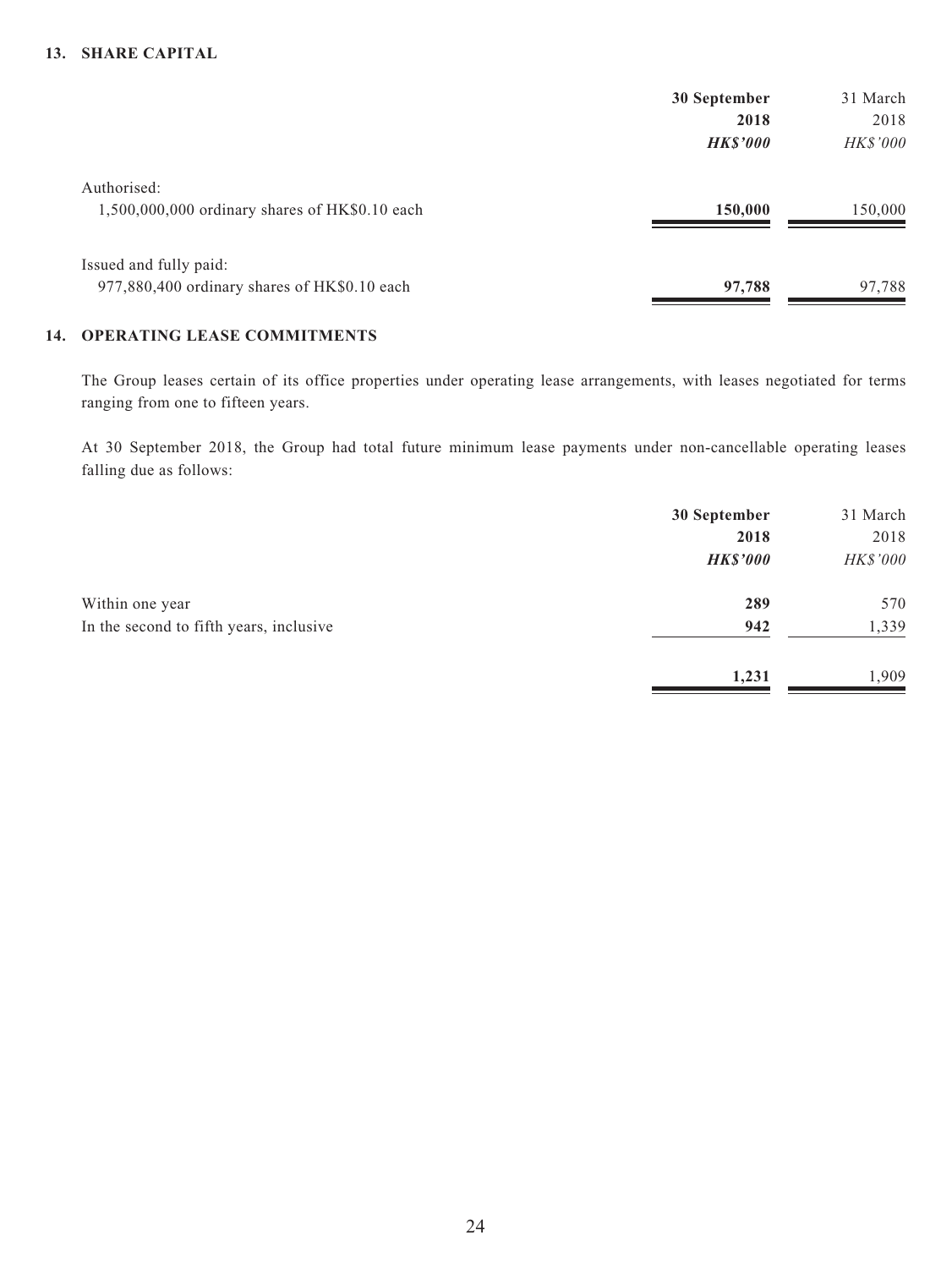#### **15. RELATED PARTY TRANSACTIONS**

(a) In addition to the transactions and balances detailed elsewhere in these financial statements, the Group had the following material transactions with related parties during the period:

|                                                 |              | 2018           | 2017            |  |
|-------------------------------------------------|--------------|----------------|-----------------|--|
|                                                 | <b>Notes</b> | <b>HKS'000</b> | <b>HK\$'000</b> |  |
| Management fees received from a related company | (i)          | 28             | 28              |  |
| Management fees to an associate                 | (ii)         | 59             | 28              |  |
| Rental income received from related companies   | (iii)        | 153            | 153             |  |
| Rental income received from an associate        | (iv)         | 858            | 858             |  |

*Notes:*

- (i) The management fee was charged by reference to actual costs incurred for the services provided by the Group.
- (ii) The management fee was charged by reference to actual costs incurred for services provided by an associate.
- (iii) During the period, rental income was charged to Fitness Concept Limited ("**FCL**") at approximately HK\$26,000 (2017: HK\$26,000) per month. Mr. Tjia is a director of and has beneficial interests in the Company and FCL, while Mr. Tjia Wai Yip, William is a director of the Company and FCL.
- (iv) During the period, rental income was charged to Deson Development Limited at HK\$143,000 (2017: HK\$143,000) per month as mutually agreed between the parties.
- (b) Outstanding balances with related parties:

Details of the Group's balances with its associates and related companies as at the end of the Reporting Period are included in the financial statements.

(c) Compensation of key management personnel of the Group:

The key management personnel of the Group are the directors and chief executive of the Company. Details of the remuneration of the directors of the Company are disclosed in note 4 to the financial statements.

The related party transactions above also constitute continuing connected transactions as defined in Chapter 14A of the Listing Rules.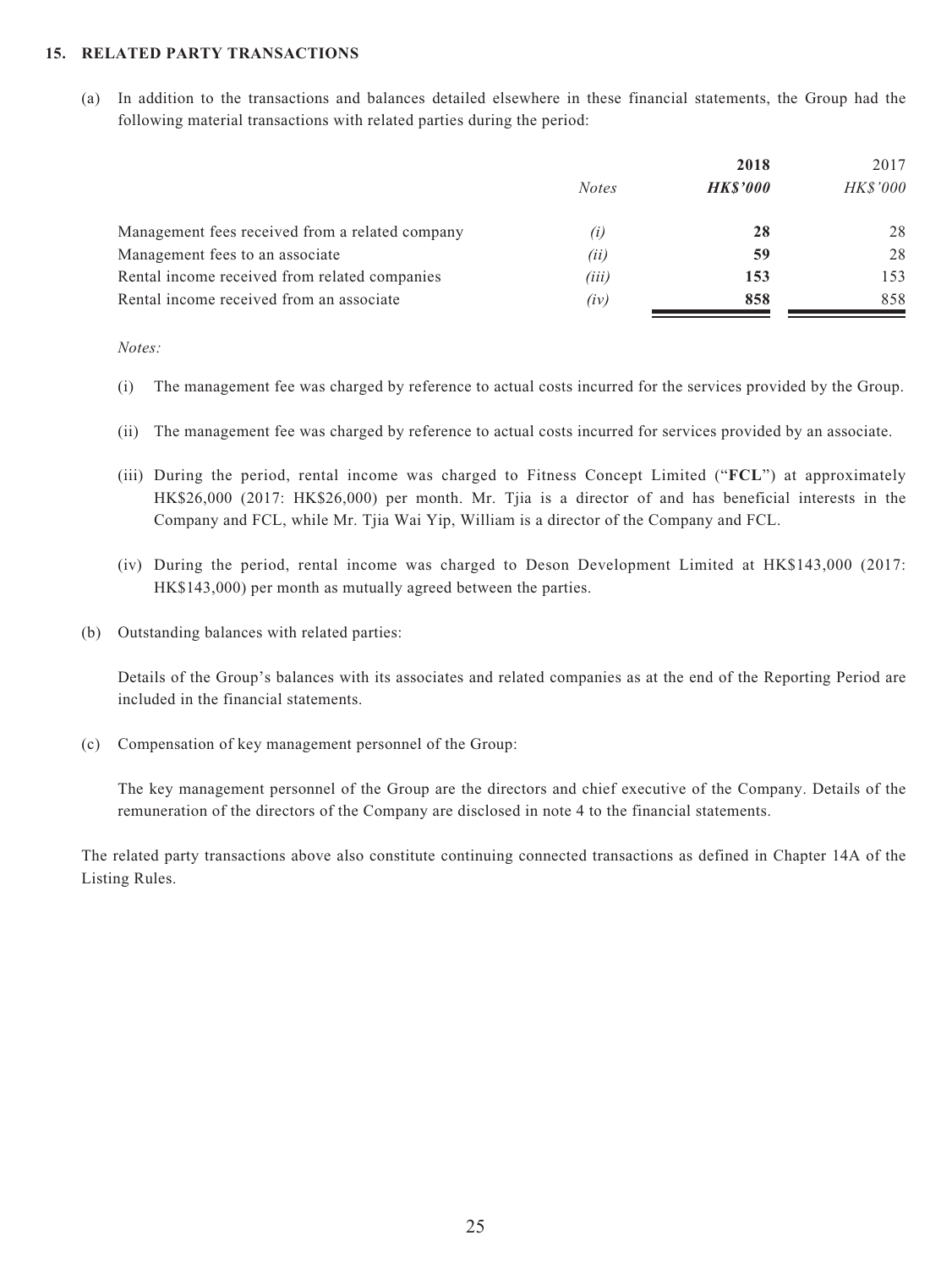#### **16. FAIR VALUE AND FAIR VALUE HIERARCHY OF FINANCIAL INSTRUMENTS**

The carrying amounts and fair values of the Group's financial instruments, other than those with carrying amounts that reasonably approximate to fair values, are as follows:

|                                        | <b>Carrying amounts</b> |                 | <b>Fair values</b> |          |
|----------------------------------------|-------------------------|-----------------|--------------------|----------|
|                                        | 30 September            | 31 March        | 30 September       | 31 March |
|                                        | 2018                    | 2018            | 2018               | 2018     |
|                                        | <b>HK\$'000</b>         | <b>HK\$'000</b> | <b>HKS'000</b>     | HK\$'000 |
| <b>Financial asset</b>                 |                         |                 |                    |          |
| Financial assets at fair value         |                         |                 |                    |          |
| through profit or loss                 | 72,103                  | 4,510           | 72,103             | 4,510    |
| Financial assets at fair value through |                         |                 |                    |          |
| other comprehensive income             | 39,093                  |                 | 39,093             |          |
| <b>Financial liabilities</b>           |                         |                 |                    |          |
| Interest-bearing bank and              |                         |                 |                    |          |
| other borrowings – non-current         | 353,495                 | 356,525         | 353,495            | 356,525  |

The Group's corporate finance team is headed by the financial controller who is responsible for determining the policies and procedures for the fair value measurement of financial instruments. The corporate finance team reports directly to the Directors. At each reporting date, the corporate finance team analyses the movements in the values of financial instruments and determines the major inputs in the valuation. The valuation is reviewed and approved by the directors.

Management has assessed the fair values of cash and cash equivalents, pledged deposits, accounts receivable, accounts payable, financial assets included in prepayments, deposits and other receivables, financial liabilities included in other payables and accruals, amounts due from/to associates and related companies, and current portion of interest-bearing bank and other borrowings approximate to their carrying amounts largely due to the short term maturities of these instruments.

The fair values of financial assets and liabilities are included at the amount at which the instruments could be exchanged in a current transaction between willing parties, other than in a forced or liquidation sale. The following methods and assumptions were used to estimate the fair values:

The fair value of listed equity investments is based on quoted market prices.

The fair value of unlisted equity investments is based on market reference to similar business.

The fair values of interest-bearing bank and other borrowings with maturity more than one year after the end of the reporting period as assessed on an individual borrowing basis have been calculated by discounting the expected future cash flows using rates currently available for instruments on similar terms, credit risk and remaining maturities.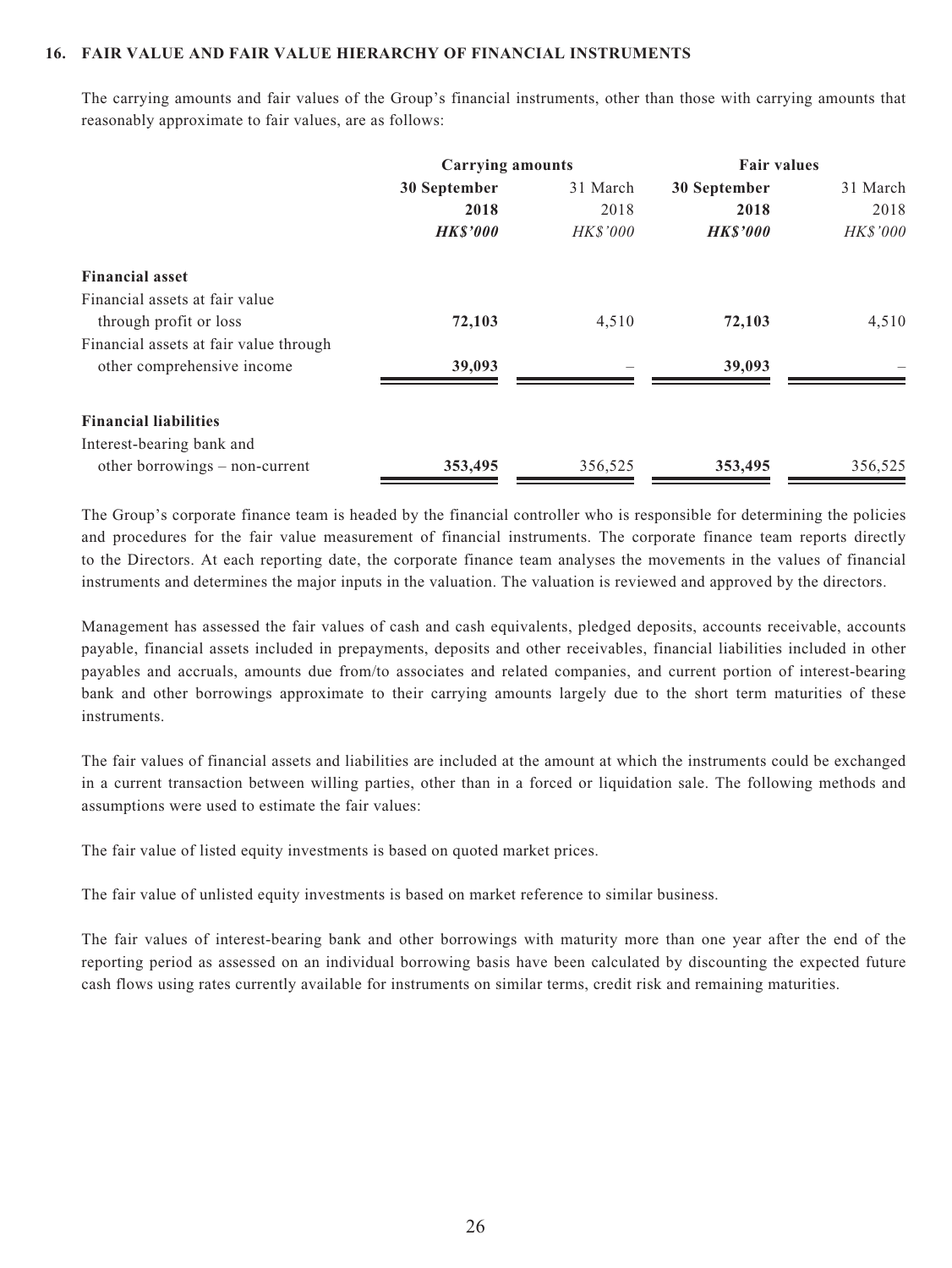#### **16. FAIR VALUE AND FAIR VALUE HIERARCHY OF FINANCIAL INSTRUMENTS (continued)**

#### **Fair value hierarchy**

The following tables illustrate the fair value measurement hierarchy of the Group's financial instruments:

*Assets measured at fair value:*

#### **As at 30 September 2018**

|                                                                      | Fair value measurement using                                                    |                                                                     |                                                                      |                                 |
|----------------------------------------------------------------------|---------------------------------------------------------------------------------|---------------------------------------------------------------------|----------------------------------------------------------------------|---------------------------------|
|                                                                      | <b>Ouoted</b><br>prices<br>in active<br>markets<br>(Level I)<br><b>HK\$'000</b> | Significant<br>observable<br>inputs<br>(Level 2)<br><b>HK\$'000</b> | Significant<br>unobservable<br>inputs<br>(Level 3)<br><b>HKS'000</b> | <b>Total</b><br><b>HK\$'000</b> |
| Financial assets at fair value<br>through profit or loss             |                                                                                 |                                                                     | 72,103                                                               | 72,103                          |
| Financial assets at fair value through<br>other comprehensive income |                                                                                 |                                                                     | 39,093                                                               | 39,093                          |

As at 31 March 2018

|                                | Fair value measurement using |                 |                 |                 |
|--------------------------------|------------------------------|-----------------|-----------------|-----------------|
|                                | Quoted                       |                 |                 |                 |
|                                | prices                       | Significant     | Significant     |                 |
|                                | in active                    | observable      | unobservable    |                 |
|                                | markets                      | inputs          | inputs          |                 |
|                                | (Level 1)                    | (Level 2)       | (Level 3)       | Total           |
|                                | HK\$'000                     | <i>HK\$'000</i> | <b>HK\$'000</b> | <b>HK\$'000</b> |
| Financial assets at fair value |                              |                 |                 |                 |
| through profit or loss         | 4,510                        |                 |                 | 4,510           |

As at 30 September 2018, the Group's financial liabilities not measured at fair value but for which fair values were disclosed included non-current interest-bearing bank and other borrowings of HK\$353,459,000 (31 March 2018: HK\$356,525,000). The fair values of these financial liabilities disclosed were measured based on valuation techniques for which all inputs which have a significant effect on the recorded fair value are unobservable (Level 3).

During the period, there were no transfers of fair value measurements between Level 1 and Level 2 and no transfers into or out of Level 3 for both financial assets and financial liabilities (2017: Nil).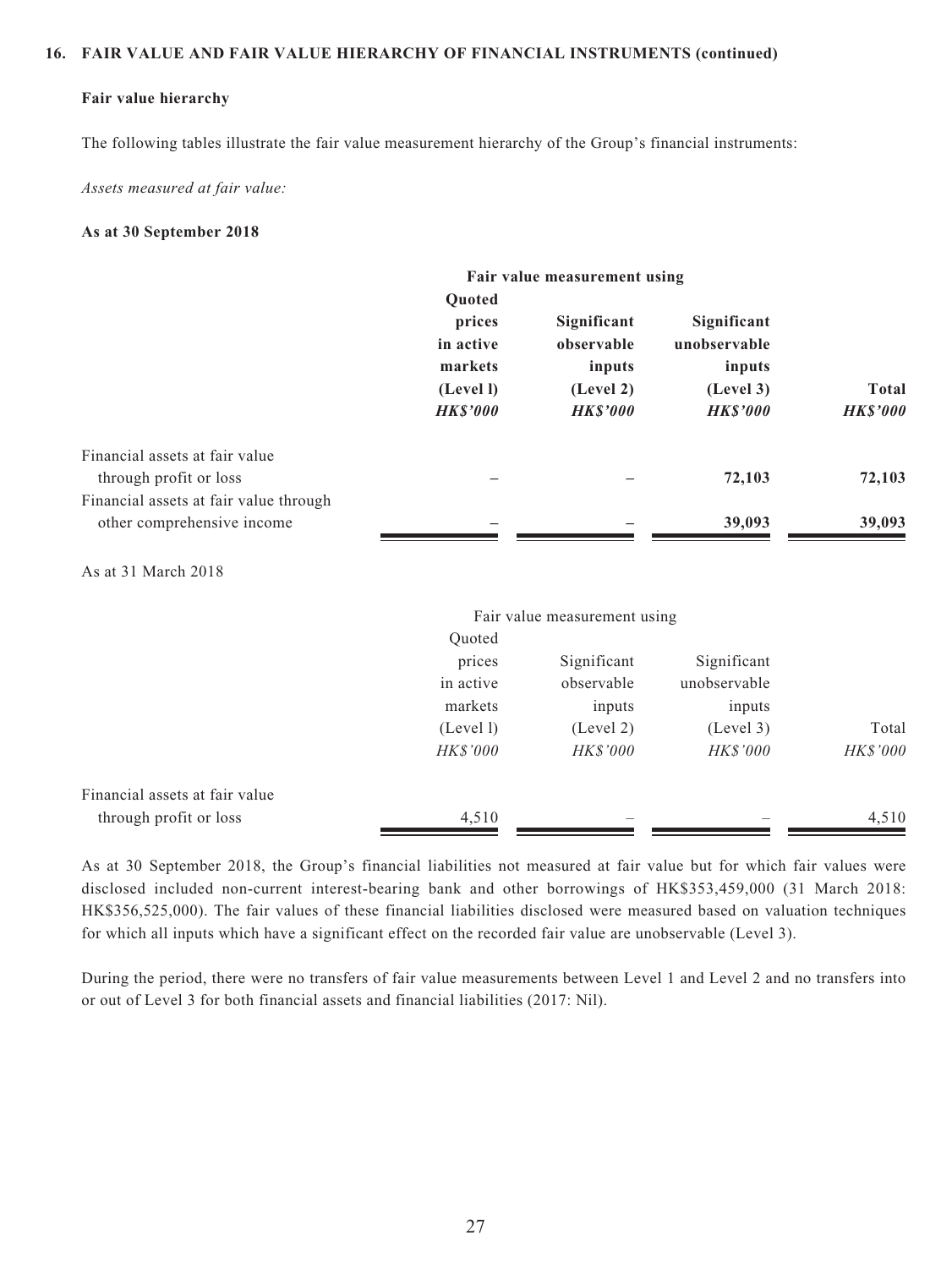## **MANAGEMENT DISCUSSION AND ANALYSIS**

## **BUSINESS REVIEW**

The Group's major business segments during the Reporting Period comprise (i) property development and investment; and (ii) trading of medical equipment and home security and automation products, and provision of related installation and maintenance services as well as trading of various granite and marble products, stone slabs and products for construction market.

The Group's turnover for the period ended 30 September 2018 recorded at approximately HK\$196,491,000 (period ended 30 September 2017: HK\$26,001,000), which represented a significant increase of 656% compared with corresponding period last year.

## *Property development and investment business*

The Group's turnover for the period ended 30 September 2018 from this segment recorded at approximately HK\$176,217,000 (period ended 30 September 2017: HK\$14,823,000), which represented a significant increase of 1,089% as compared with last period. The turnover from this segment is arising from sales of properties at the PRC and rental income from investment properties.

## **(i) Sales of properties**

Turnover increased from approximately HK\$2,368,000 for the period ended 30 September 2017 to approximately HK\$164,375,000 for the period ended 30 September 2018, which represents an increase of 6,842%. Sales noted in last reporting period mainly contributed by the remaining shops of the two commercial office buildings at the World Expo (the "**World Expo**"), Kaifeng, the PRC which began to be sold in 2016. Starting from the year ended 31 March 2018, the residential blocks and the shops at the street of the World Expo have been launched to the market and more revenue was recognized in this Reporting period.

World Expo consists of:

- i) three residential blocks (Gross floor area of 59,300 sq. metres);
- ii) two commercial office buildings (Gross floor area of 13,900 sq. metres);
- iii) two streets of shops (Gross floor area of 2,000 sq. metres);
- iv) a hotel under construction (Gross floor area of 14,800 sq. metres); and
- v) an animation theatre (Gross floor area of 5,000 sq. metres).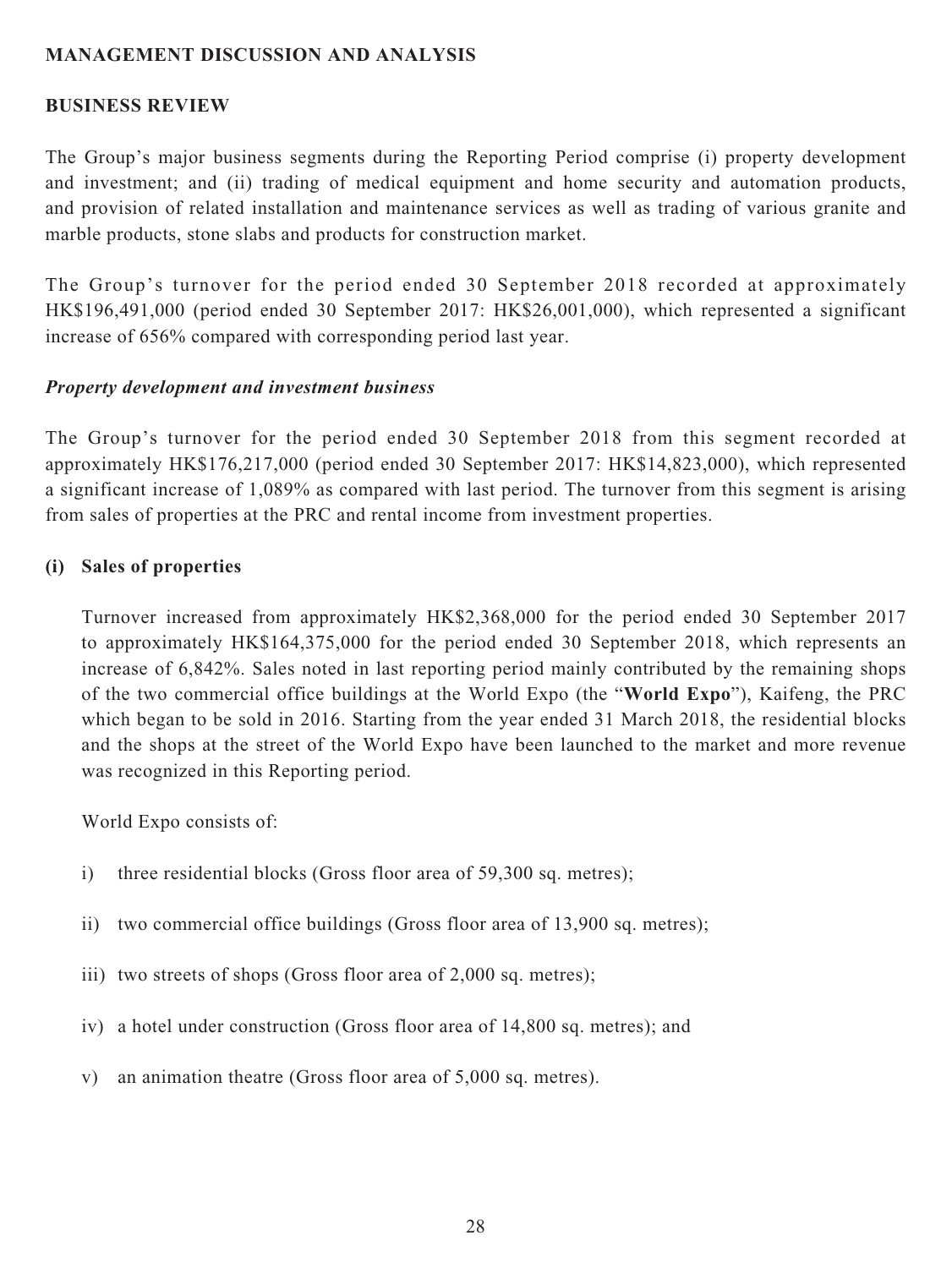## **(ii) Rental income from investment properties**

Turnover decreased slightly from approximately HK\$12,455,000 for the period ended 30 September 2017 to approximately HK\$11,842,000 for the period ended 30 September 2018, which represents a slight decrease of 5%. During the period, the Group intended to sell 亞洲豪苑城市廣場 (Asian Villas City Square\*). Detail can be referred to the announcement of the Company dated 6 May 2018. As a result, the expired tenancy agreement during the period was no longer being renewed and it caused the drop of rental income earned at Haikou location.

Segment operating profit generated from this segment for the Reporting Period amounted to approximately HK\$36,538,000 whereas operating loss amounted to approximately HK\$3,955,000 was noted in last reporting period.

## *Trading of medical equipment and home security and automation products*

The Group's turnover for the period ended 30 September 2018 from this segment recorded at approximately HK\$20,274,000 (30 September 2017: HK\$11,178,000), which represented a increase of 81% as compared with last period. The significant increase is because there is a significant increase of sales of home security products in the PRC during this Reporting Period because the Group obtain a sole distributor of a brand in the PRC .

Segment operating profit generated from this segment for the Reporting Period amounted to approximately HK\$1,912,000 whereas operating loss amounted to approximately HK\$1,011,000 was noted in the last reporting period.

The net profit attributable to owners of the Company for the period ended 30 September 2018 amounted to approximately HK\$12,538,000 as compared with the net profit attributable to owners of the Company for the period ended 30 September 2017 amounted to approximately HK\$1,217,000. The significant increase is due to the commencement of sales noted for the residential blocks and the shops at the street of World Expo during this Reporting Period.

for *identification* purpose only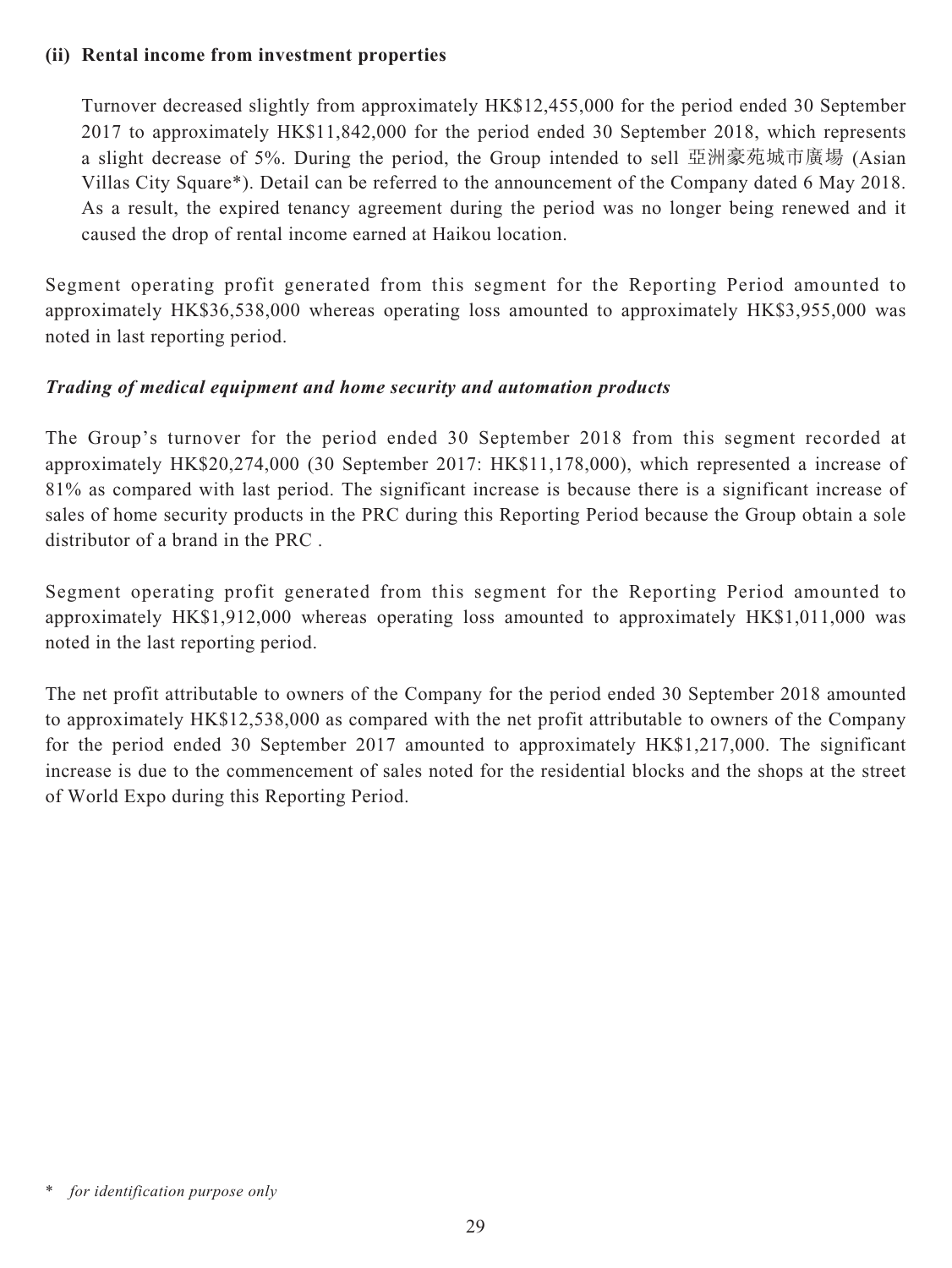## **FINANCIAL REVIEW**

#### **Turnover**

For the six months ended 30 September 2018, the Group's turnover amounted to approximately HK\$196 million, increased by 656% as compared to the same period last year. Such increase was mainly contributed by a increase in the sale of residential properties at the World Expo, Kaifeng, PRC.

Turnover generated from property development and investment business, trading of medical equipment and home securities and automation products as well as trading of various granite and marble products, stone slabs and products for construction market amounted to approximately HK\$176 million and HK\$20 million respectively, which represent an increase of 1,089% and an increase of 81% respectively as compared the same period last year.

#### **Gross profit margin**

During the six months ended 30 September 2018, the Group's gross profit margin operations was approximately 36%, down by 20 percentage point as compared to last period's 56%. This was mainly driven by the fact that the proportion of rental income in turnover from property development and investment segment is lower in this Reporting Period than the same period in last year, decreasing from 84% to 7%. The gross profit margin of rental income is much higher than the sales of property. As a result, overall gross profit margin is lower in this Reporting Period.

#### **Share of profits and losses of associates**

For the six months ended 30 September 2018, the Group's share of loss of associates amounted to approximately HK\$2 million, decreased by 2,122% as compared to the same period last year. It is because of the loss noted during this Reporting Period for the major associates, Deson Construction International Holdings Limited.

## **Liquidity and financial resources**

As at 30 September 2018, the Group had total assets of approximately HK\$2,487,553,000, which has been financed by total liabilities, shareholders' equity and non-controlling interests of approximately HK\$883,519,000, approximately HK\$1,604,902,000 and debit balance approximately HK\$868,000, respectively. The Group's current ratio at 30 September 2018 was 2.79 compared to 2.18 as at 31 March 2018.

The gearing ratio for the Group as at 30 September 2018 was 24% (31 March 2018: 24%). It was calculated based on the non-current liabilities of approximately HK\$493,251,000 (31 March 2018: HK\$510,032,000) and long term capital (equity and non-current liabilities) of approximately HK\$2,097,285,000 (31 March 2018: HK\$2,159,836,000).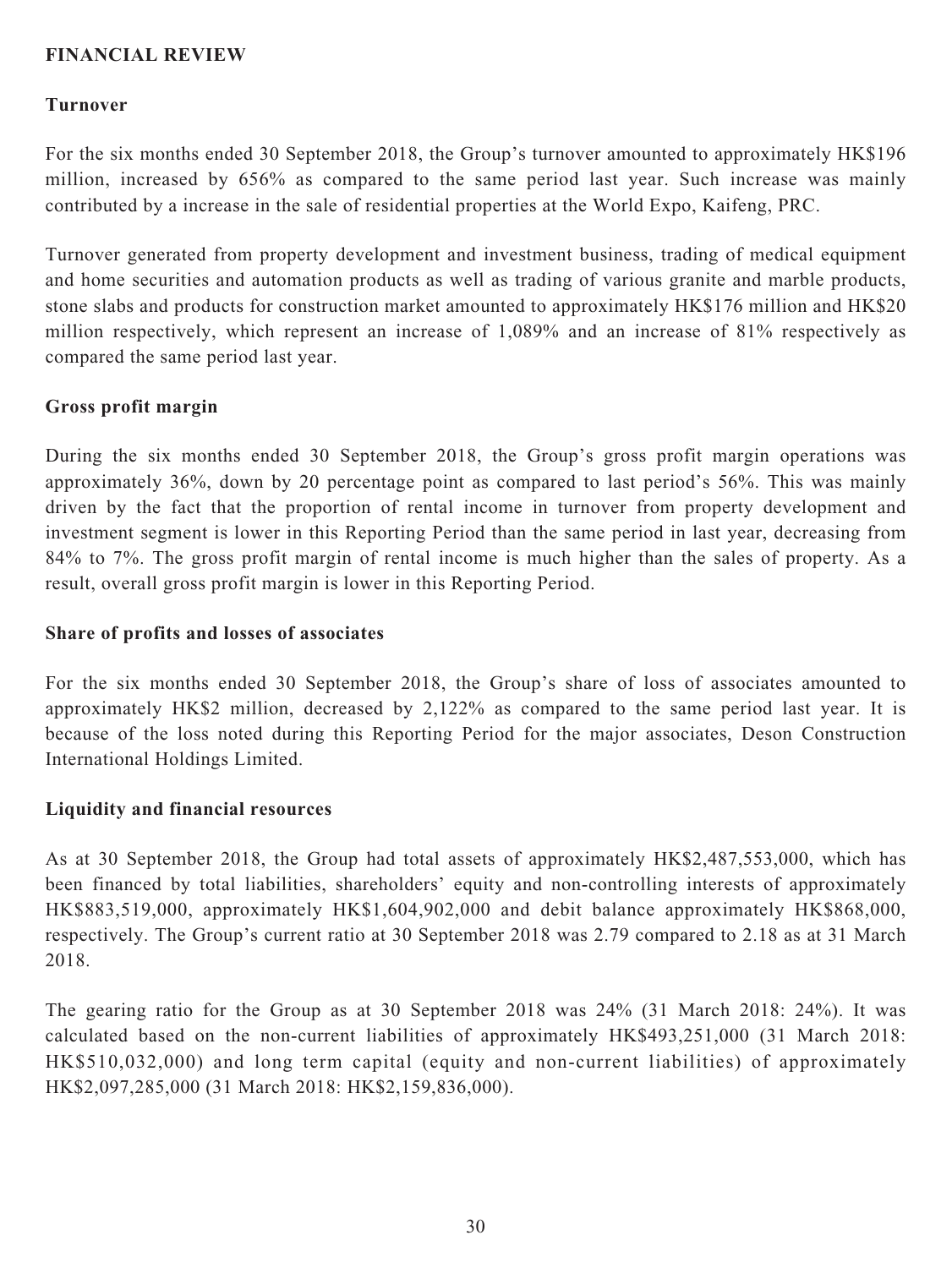## **Capital expenditure**

Total capital expenditure for the six months ended 30 September 2018 was approximately HK\$5,000, which were mainly used in the purchase of office equipment.

## **Contingent liabilities**

At the end of the reporting date, there were no significant contingent liabilities for the Group.

## **Commitments**

At the end of the reporting date, there were no significant capital commitments for the Group.

## **Charges on group assets**

The Group's banking facilities are secured by:

- (i) the pledge of certain of the Group's leasehold land and buildings situated in Hong Kong of HK\$195,525,000 (31 March 2018: HK\$205,450,000);
- (ii) the pledge of certain of the Group's investment properties situated in Mainland China of HK\$544,920,000 (31 March 2018: HK\$597,500,000);
- (iii) the pledge of certain of the Group's properties held for sale and properties held for sale under development situated in Mainland China of HK\$145,692,000 (31 March 2018: HK\$230,958,000); and
- (iv) the pledge of the Group's deposits of HK\$3,000,000 (31 March 2018: HK\$126,000,000).

## **Treasury policies**

The Group has adopted a prudent financial management approach towards its treasury policies and thus maintained a healthy liquidity position throughout the period under review. The Group strives to reduce exposure to credit risk by performing ongoing credit assessments and evaluations of the financial status of its customers. To manage liquidity risk, the Board closely monitors the Group's liquidity position to ensure that the liquidity structure of the Group's assets, liabilities and other commitments can meet its funding requirements from time to time.

## **Exchange risk exposure**

The Group mainly exposes to the RMB currency, arising from relevant group entities' foreign currency denominated monetary assets and liabilities for the Group's operating activities.

The Group currently does not have a foreign currency hedging policy to eliminate the currency exposures. However, the management monitors the related foreign currency exposure closely and will consider hedging against significant foreign currency exposures should the need arise.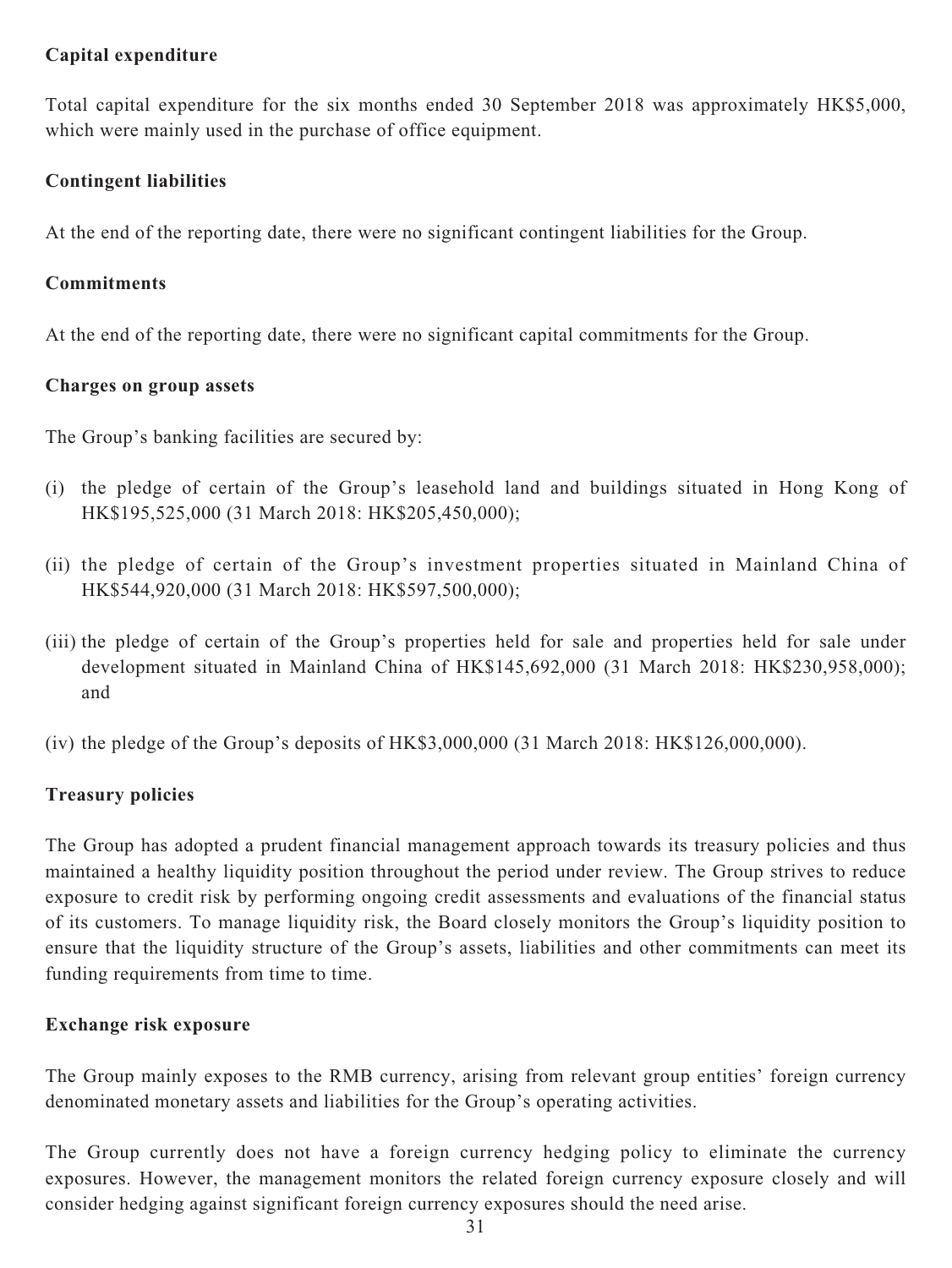## **PROSPECT**

# **Property development and investment**

On 9 June 2005, the Group was granted the land use right of a development site in the Long Ting district of the city of Kaifeng. The Directors intend to develop a residential and commercial complex on the site with an estimated gross floor area of approximately 221,000 square ("**sq.**") metres. The name of the project is "**Century Place, Kaifeng**". Up to now, construction for a total gross floor area of 190,000 sq. metres has been completed and the total sales contract sum achieved amounted to approximately RMB755 million. The remaining portions of the complex are under construction. The process is going well and it is expected that the construction will be completed by early 2019 and the pre-sale will start in the fourth quarter of 2018.

#### **CURRENT USE AREA**

*(approximately sq. metres)*

| Section A | Investment properties – Shops (leased out)           | 54,000 |
|-----------|------------------------------------------------------|--------|
| Section C | Properties held for sales – Villas                   | 6,000  |
| Section F | Properties held for sales – Shops                    | 11,000 |
| Section G | Properties held for sales under development – Villas | 31,000 |

The Group plans to sell Section C when Section G is launched to the market. It is because these two areas are adjacent to each other and we believe the synergy effect can cause a higher return to the Group.

On 16 February 2012, the Group successfully won a bid for the acquisition of land use right of a residential and commercial site in the city of Kaifeng. The name of the project is "**World Expo, Kaifeng**". The Directors intended to develop a residential and commercial complex on the site with an estimated gross floor area of approximately 100,000 sq. metres. Up to now, construction for a gross floor area of approximately 20,000 sq. metres has been completed. It includes two commercial buildings with gross floor area of approximately 15,000 sq. metres and an animation theatre with gross floor area of approximately 5,000 sq. metres. The total sales contract sum achieved from the sales of commercial properties amounted to approximately RMB421 million. The animation theatre is named as "**Qing-Ming Riverside Anime Exhibition**" and is used to show the animation of the Riverside Scene at Qingming Festival ("**清明上河圖**") which was shown in the 2010 Shanghai Expo. During the reporting period, the Board decided to terminate the animation business and is seeking for potential buyer for the animation theatre together with the remaining properties at the World Expo, Kaifeng.

In September 2014, the Group was granted another land use right in the city of Kaifeng, PRC. The name of the project is **Zhu Ji Lane** ("**珠璣巷**"). The Group intended to develop a commercial street project with a total gross floor area of approximately 13,000 sq. metres. It was put in use in the 27th World Hakka Conference held in October 2014. As of now, the project has been completed. The Group has entered into a sale and purchase agreement with an independent third party and the transaction is expected to be completed in early 2019.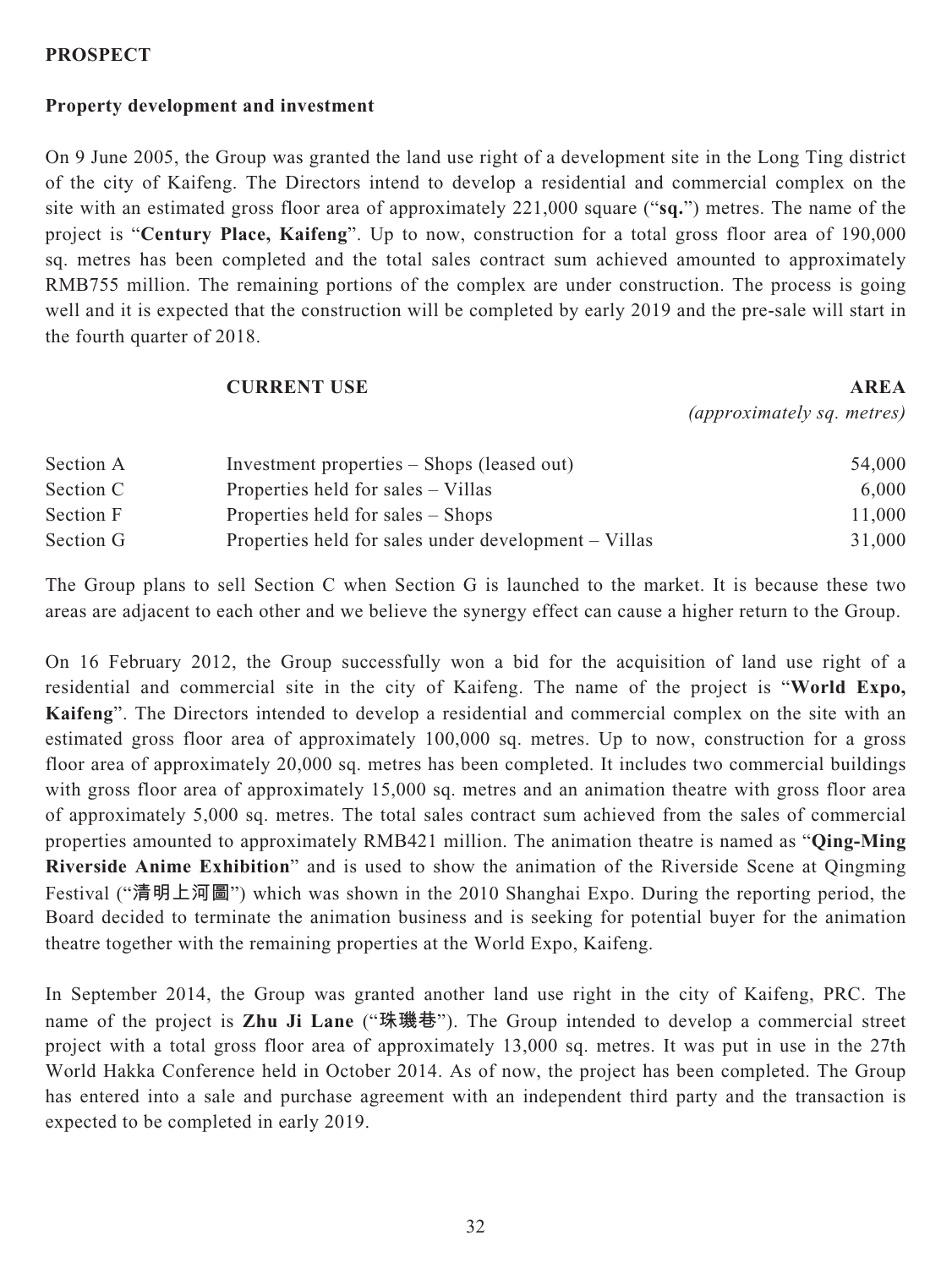The central government has continued to practice four "**R**"s (i.e. purchase restriction, credit restriction, price restriction and sales restriction) in its austerity measures during the year to enable property developers to push forward real estate destocking steadily in a bid to bring healthy development for the real estate market in Mainland China. As the Mainland China government continues to implement categorised and city-specific control policies with respect to property market in the second half of the year, control over the property market will remain tight. Differentiation in the property market will continue. The property market in Tier 1 and Tier 2 cities will cool off and encounter adjustment, and Tier 3 and Tier 4 cities will retain a de-stocking tone with rebound in volume and prices. Market performance of lower-tier cities is expected to be relatively stable, however it is possible for the government to further tighten the control as a result of the performance of property prices. The tightening credit policies due to continued regulation over the property and financial deleveraging will become the major risk of the future property market in the PRC. The land market will moderately cool off due to credit squeeze, tightening liquidity and the increase in capital cost.

The Board remains optimistic about the property market in Mainland China. With its good experience in the property market of the PRC, the Group may acquire additional land to enrich the Group's land reserve, specifically in the Guangdong-Hong Kong-Macao Greater Bay Area which is adjacent to Hong Kong. However, the Group has no specific investment plan in relation to any particular project currently.

## **Proposed disposal of Hainan's properties**

Capitalised terms used herein this section "**Proposed disposal of Hainan's properties**" shall have the same meanings as those defined in the announcement of the Company dated 6 May 2018.

The Vendor (being an indirect wholly-owned subsidiary of the Company), the Purchaser are unable to reach conclusion on commercial terms regarding the set up of the Proposed Joint Venture. On 25 October 2018, a termination agreement was signed by the Company, the Vendor, the Purchaser and the Property holder. The Framework Agreement has been terminated and the Deposit has been refunded to the Purchaser accordingly. The Group is seeking for potential buyer for the Hainan's properties.

# **Proposed formation of a joint venture company for the property investment and/or redevelopment in Hong Kong**

Capitalised terms used herein this section shall have the same meanings as those defined in the announcement of the Company dated 15 October 2018.

On 15 October 2018, the Group has entered into the Subscription Agreement with the JV Company pursuant to which the Group has conditionally agreed to subscribe for the Subscription Shares, representing 6% of the enlarged issued share capital of the JV Company at the Consideration of US\$900,000 (equivalent to approximately HK\$7.0 million). On the same date, the Subsidiary, the JV Company and SVIL have entered into the Shareholders' Agreement governing the affairs of the JV Company and the provision of the Shareholder's Loan of up to HK\$62,980,000, which will take effect on the completion date of the Subscription.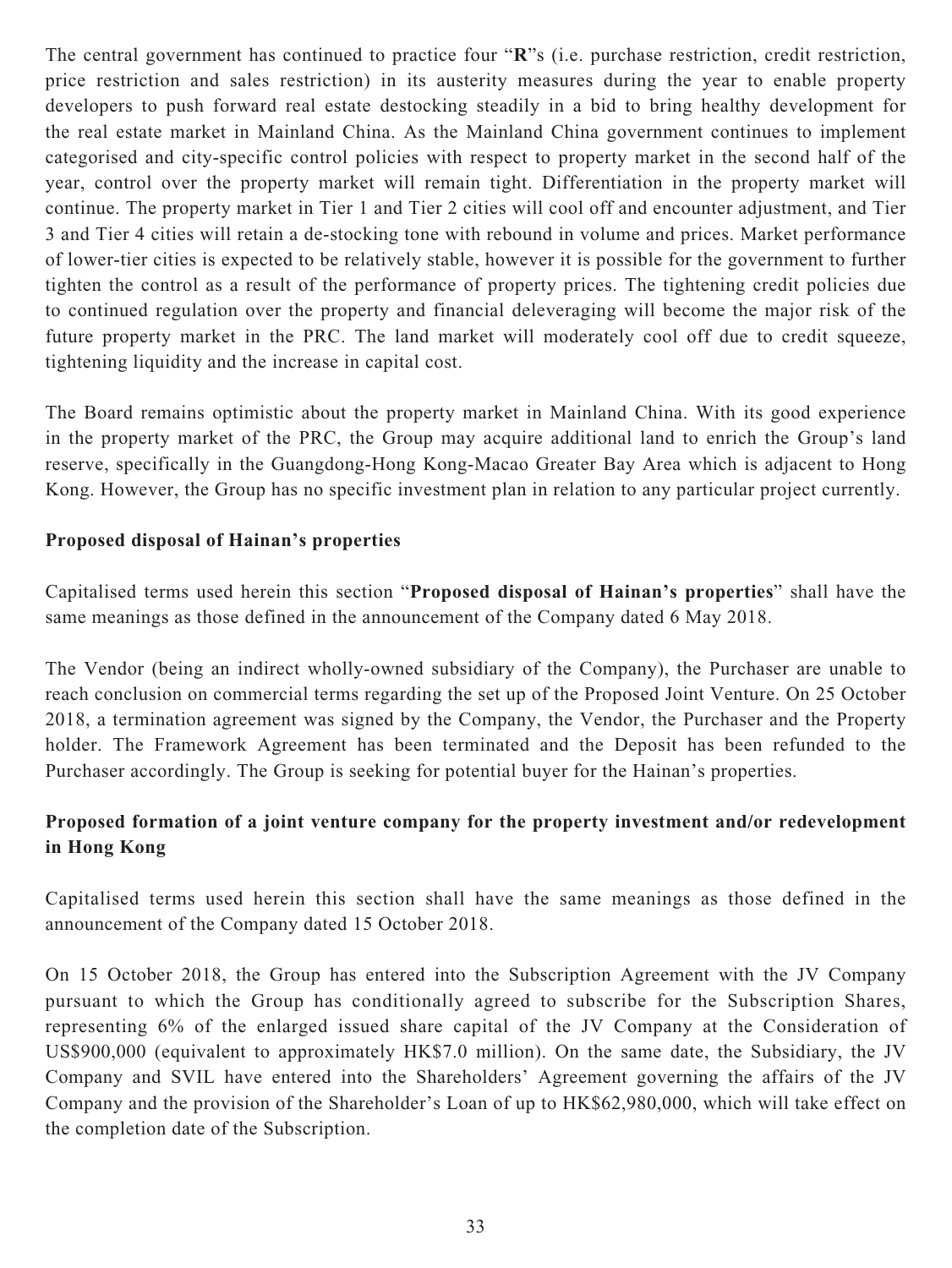The JV Company is an investment holding company to hold directly a company incorporated in Hong Kong that is engaged in the business of investment holding, property investment and/or redevelopment in Hong Kong and which in turn holds eight other wholly owned subsidiaries.

SVIL and the Group agree to each make available a maximum contribution to the JV Company of approximately HK\$1,100 million and HK\$70 million respectively in various instalments in such amounts in proportion of their shareholding on such dates as from time to time to be determined by the board of directors of the JV Company for the purpose of financing the business of the JV Company Group and/or the redevelopment project of the JV Company Group.

The Directors (including the independent non-executive Directors) consider that the Subscription Agreement and the Shareholders' Agreement are on normal commercial terms. Taking into account the expected return to be generated from the proposed property development project through the investment in the JV Company, the Directors consider that the terms of the Subscription Agreement and the Shareholders' Agreement are fair and reasonable and in the interests of the Company and the Shareholders as a whole.

The transaction is expected to be completed on 9 November 2018.

## **Formation of a joint venture company for the property investment and/or development at Shanghai**

During the Reporting Period, the Group has invested into two properties projects at Shanghai. They are principal engaged in properties redevelopment of residential apartments at Wuyi Road, Changing District, Shanghai ("**Project Embassy**") and properties redevelopment of offices and carparks at West Huaihai Road, Chang Ning District, Shanghai ("**Project Stone**"). Total investment is about HK\$20 million.

Project Embassy is a low-rise building in Shanghai located next to the Embassy of Belgium. The building contains 8 apartments with total gross floor area 867 square meters. It is co-invest with an independent third party which the Group has 10% equity interest.

Project Stone is an office building, name as Shanghai City Point. The building contains 4 floors with total gross floor area 6,668 square meters. This project is co-invest with the same independent third party as Project Embassy which the Group has 5% equity interest.

Together with the Starway Parkview South Station Hotel project ("**Shanghai Parkview**") (30% equity interest owned), the Group intended to redevelope these old properties to realise the full value of these properties. The renovation work of the Shanghai Parkview has been completed and we are seeking potential buyer of it. The renovation works for Project Embassy and Project Stone are expected to be completed in late 2019.

In anticipation of the uncertain and challenging economic environment and volatility in the market ahead, the Group will continue to adopt a cautious and proactive approach in managing its core investments and to look for sound and stable investment opportunities to produce sustainable returns for the Company's shareholders.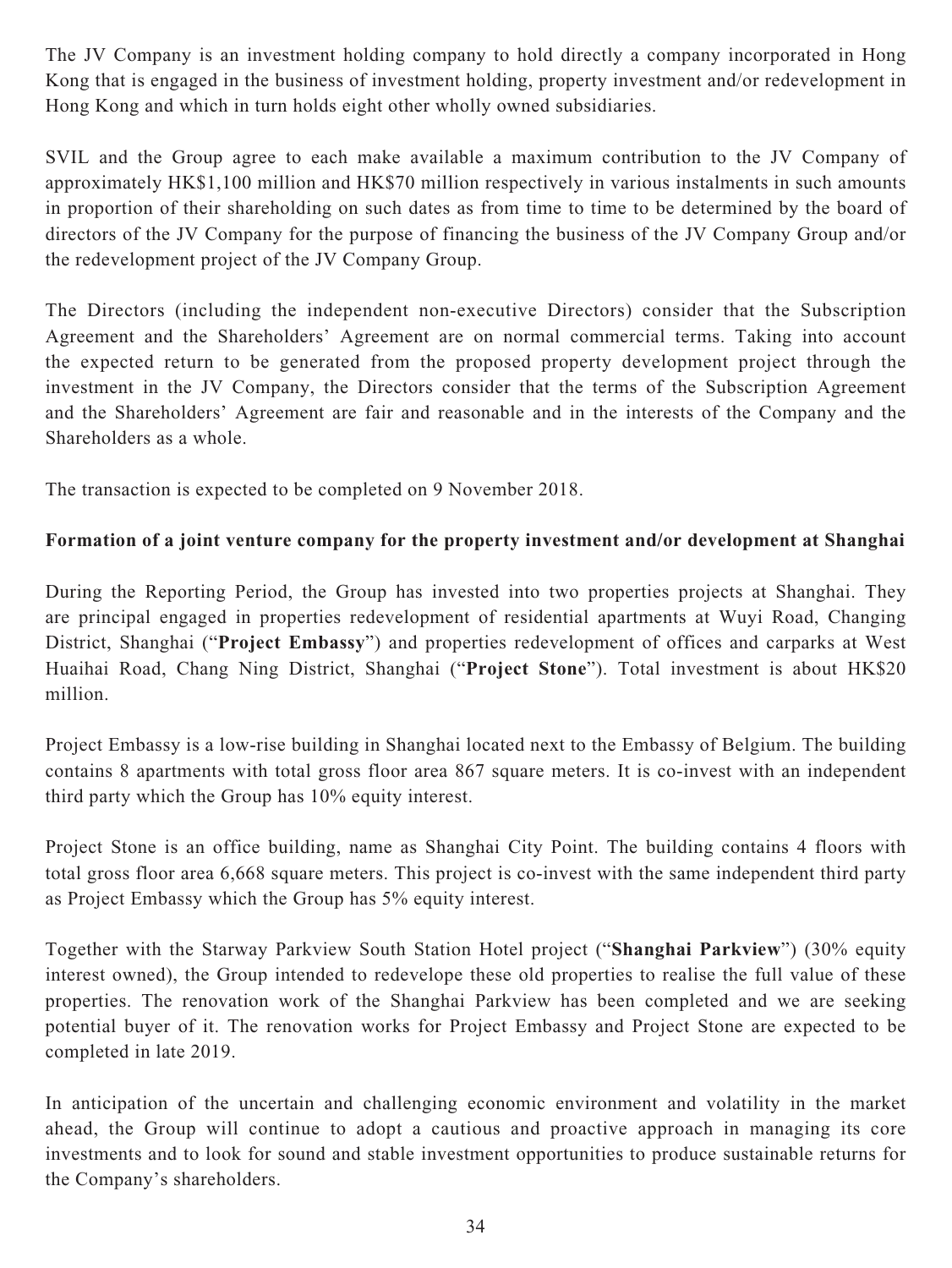## **Trading of medical equipment and home security and automation products**

The increasing standard of living around the globe, especially in Hong Kong and major cities in the PRC, and increasing health awareness, in particular from high-income consumers living in the urban areas, together create additional demand for medical equipment. Consequently, this segment should continue to be a worthwhile investment. In the coming year, we will expand our distribution channels and introduce a broader range of products to boost sales growth.

Also, with the increasing safety awareness in Hong Kong and major cities in PRC, we expect a high demand for wired and wireless security devices and systems, which are relevant to the management of residential estates, commercial offices, shops, hotels, hospitals, museums and prisons.

The Group will continue to adopt efficacious cost management strategies and maintain tight credit control measures to cope with challenges and to improve competitiveness within the volatile operating environment. The Directors will continue to make every effort to maximise the interests of the shareholders of the Company.

The Group also commenced engaging in click-and-mortar retail business since 2015. With the brickand-mortar store and online stores, customers can get the best of both worlds. In view of the trend of the world, shoppers are increasingly buying things they need online because it offers certain convenience – from delivering your order right to your door to broad selection and low prices – that brick-and-mortar stores can't.

On the other hand, we will also expand the retail and wholesales business to import/export business for trading of Fast Moving Consumer Goods ("**FMCG**"). FMCG are products that sell quickly at relatively low cost – items such as maternal and child products, food, household items and health care products. FMCG have short shelf lives, so, while profit margin on individual FMCG sales is low, the volume of sales makes up for it. The online customers for buying groceries and other consumable products is increasing as the Group improves the efficiency of delivery logistics, which shortens delivery times. The Group will try to source the FMCG around the world and import them to Mainland China.

# **SIGNIFICANT INVESTMENT HELD, MATERIAL ACQUISITIONS AND DISPOSAL OF SUBSIDIARIES**

During the six months ended 30 September 2018, there has been no other significant investment held, material acquisition and disposal of subsidiaries and affiliated companies by the Group.

# **FUTURE PLANS FOR MATERIAL INVESTMENT OR CAPITAL ASSETS**

Save as disclosed in this announcement, the Group did not have other plans for material investment or capital assets as at 30 September 2018.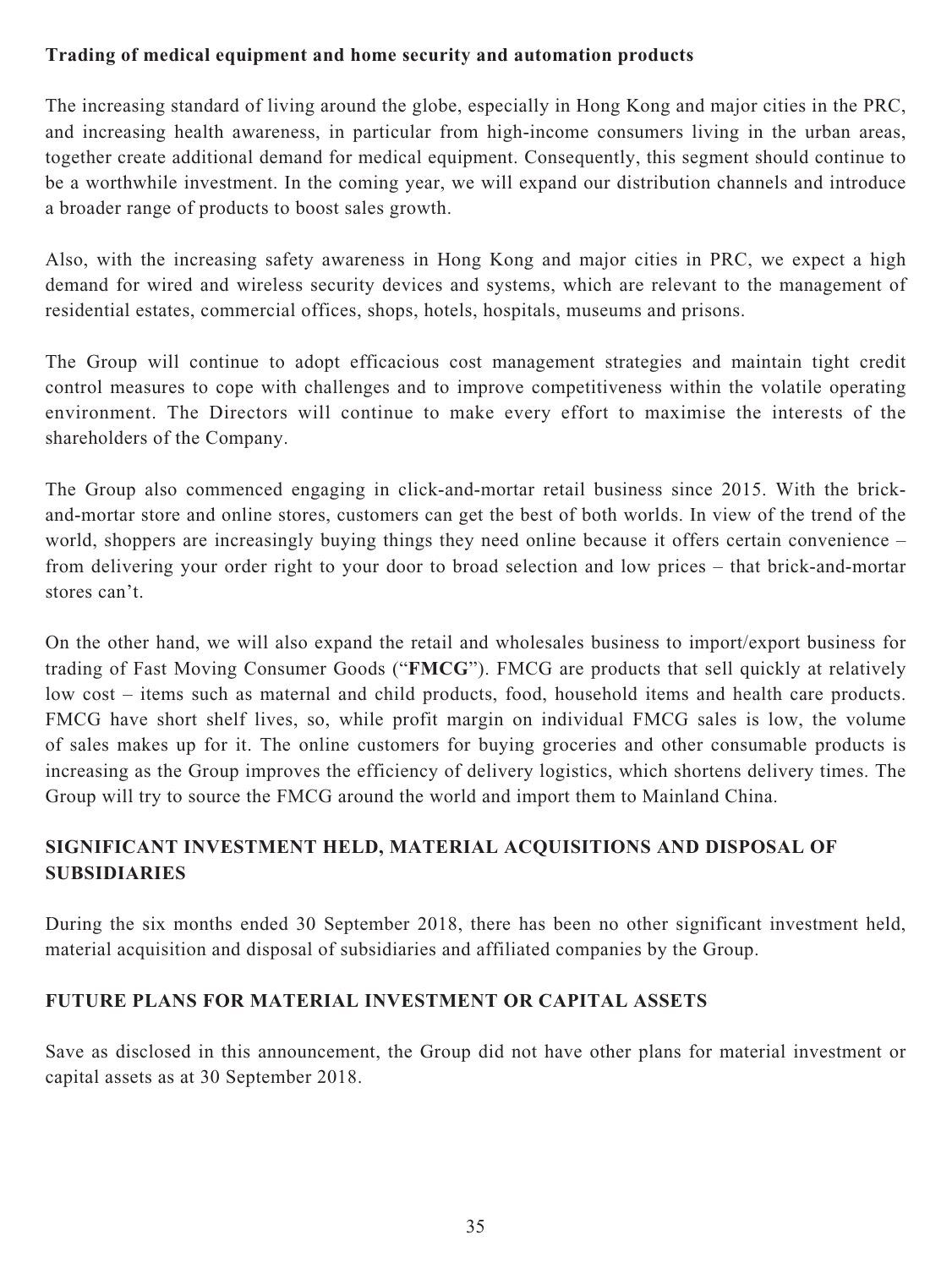## **HUMAN RESOURCES**

As at 30 September 2018, the Group had 97 employees, 58 of whom were based in the PRC. The total employee benefits expenses including directors' emoluments for the period under review increased to approximately HK\$9.8 million from approximately HK\$9.2 million in the same period last year. The increase was mainly due to the increase under the yearly review in the current period.

The remuneration policy and package of the Group's employees are reviewed and approved by the Directors. Apart from pension funds, in order to attract and retain capable and motivated workforce, the Group offers discretionary bonuses and share options to staff based on their individual performance and the achievements in relation to the Group's targets.

## **INTERIM DIVIDEND**

The Board does not recommend the payment of an interim dividend for the six months ended 30 September 2018 (for the six months ended 30 September 2017: Nil).

# **DISCLOSURE OF DIRECTORS' INFORMATION UNDER RULE 13.51B(1) OF THE LISTING RULES**

The following is the change in the information of the Directors since the annual report of the Company dated 21 June 2018, which is required to be disclosed pursuant to the Rule 13.51B(1) of the Listing Rules:

## **Dr. Ho Chung Tai, Raymond**

Appointed as non-executive director of SCUD Group Limited (Stock Code: 1399), a company with its shares listed on the main board of the Stock Exchange, on 27 September 2018.

## **PURCHASE, REDEMPTION OR SALE OF LISTED SECURITIES**

Neither the Company, nor any of its subsidiaries purchased, redeemed or sold any of the Company's listed securities during the Reporting Period.

## **SUFFICIENCY OF PUBLIC FLOAT**

The Company has maintained a sufficient public float throughout the six months ended 30 September 2018.

## **CAPITAL STRUCTURE**

Details of the changes of the capital structure of the Company during the six months ended 30 September 2018 are set out in the note 13 to the condensed financial statements.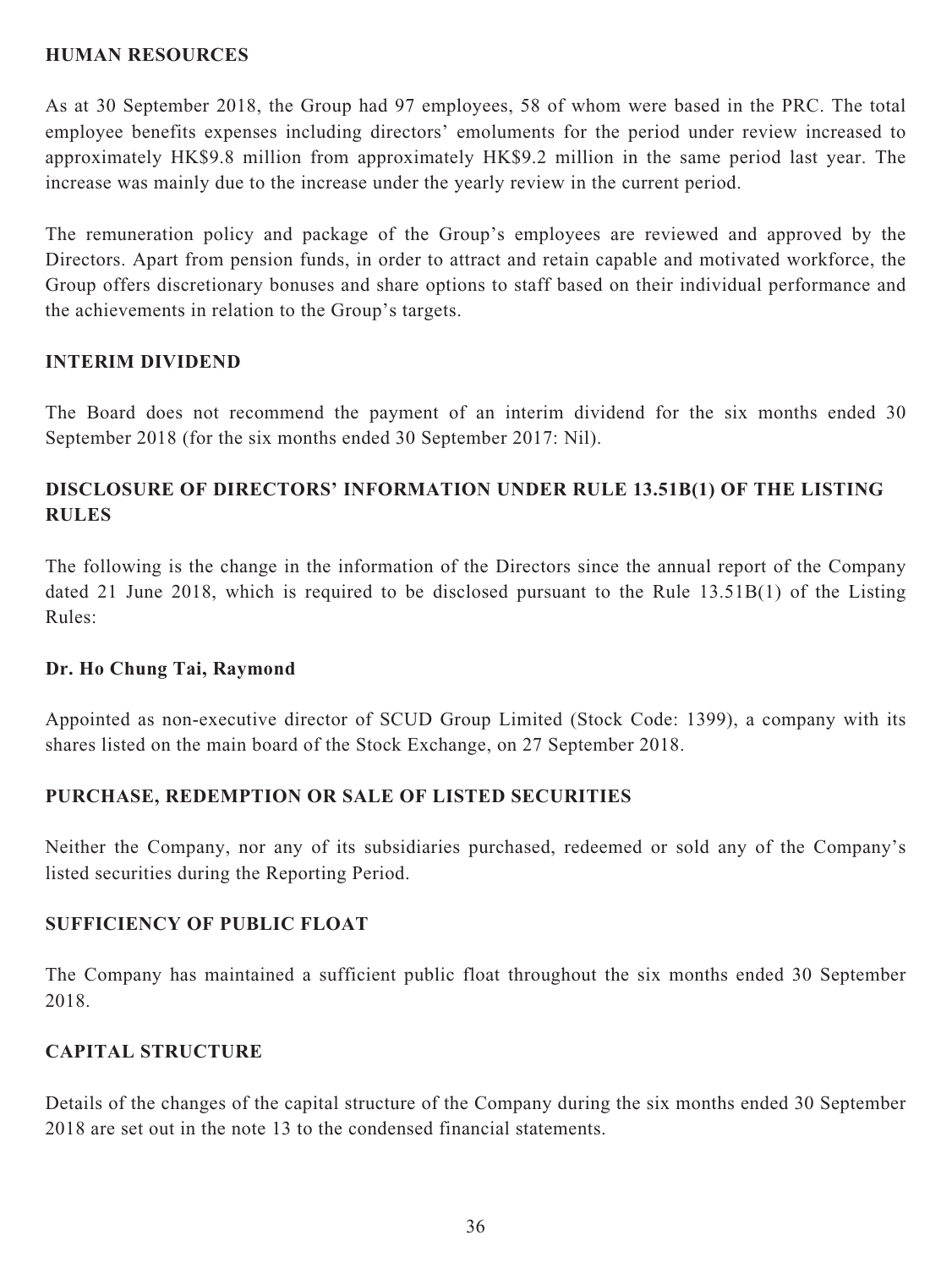## **CORPORATE GOVERNANCE**

In the Corporate Governance Report which was published in our annual report for the year ended 31 March 2018, the Company's corporate governance practices are based on the principles and the code provisions ("**Code Provisions**") as set out in the Code on Corporate Governance Practices ("**CG Code**") contained in Appendix 14 of the Rules Governing the Listing of Securities on the Stock Exchange ("**Listing Rules**"). The Directors consider that the Company has complied with most of the Code Provisions throughout the six months ended 30 September 2018, save for the deviation from the Code Provision A.4.1, details of which are explained below. The Company regularly reviews its corporate governance practices to ensure that these continue to meet the requirements of the CG Code.

## **Summary of deviation of the CG Code:**

## *Code Provision A.4.1*

Code Provision A.4.1 stipulates that non-executive directors should be appointed for a specific term, subject to re-election.

The independent non-executive Directors have not been appointed for a specific term. However, all nonexecutive Directors are subject to retirement and rotation once every three years in accordance with the Company's Bye-Laws. As such, the Board considers that sufficient measures have been taken to ensure that the Company's corporate governance practices are comparable with those in the Code.

## **MODEL CODE FOR SECURITIES TRANSACTIONS**

The Company has adopted the Model Code for Securities Transactions by Directors of Listed Issuers (the "**Model Code**") as set out in Appendix 10 to the Listing Rules.

Specific enquiry has been made of all the Directors and the Directors have confirmed that they have complied with the Model Code throughout the six months ended 30 September 2018.

The Company has adopted the same Model Code for securities transactions by employees who are likely to be in possession of unpublished price-sensitive information of the Company.

No incident of non-compliance of the Model Code by the relevant employees was noted by the Company.

## **AUDIT COMMITTEE**

The Company has an audit committee which was established in accordance with the requirements of the CG Code for the purpose of reviewing and providing supervision over the Group's internal controls, risk management and financial reporting matters including the review of the interim results for the six months ended 30 September 2018, and adequacy of resources and qualifications of the Company's accounting staff. The audit committee comprises three independent non-executive Directors, namely Dr. Ho Chung Tai, Raymond, Ir Siu Man Po and Mr. Siu Kam Chau. Mr. Siu Kam Chau is the Chairman of the committee.